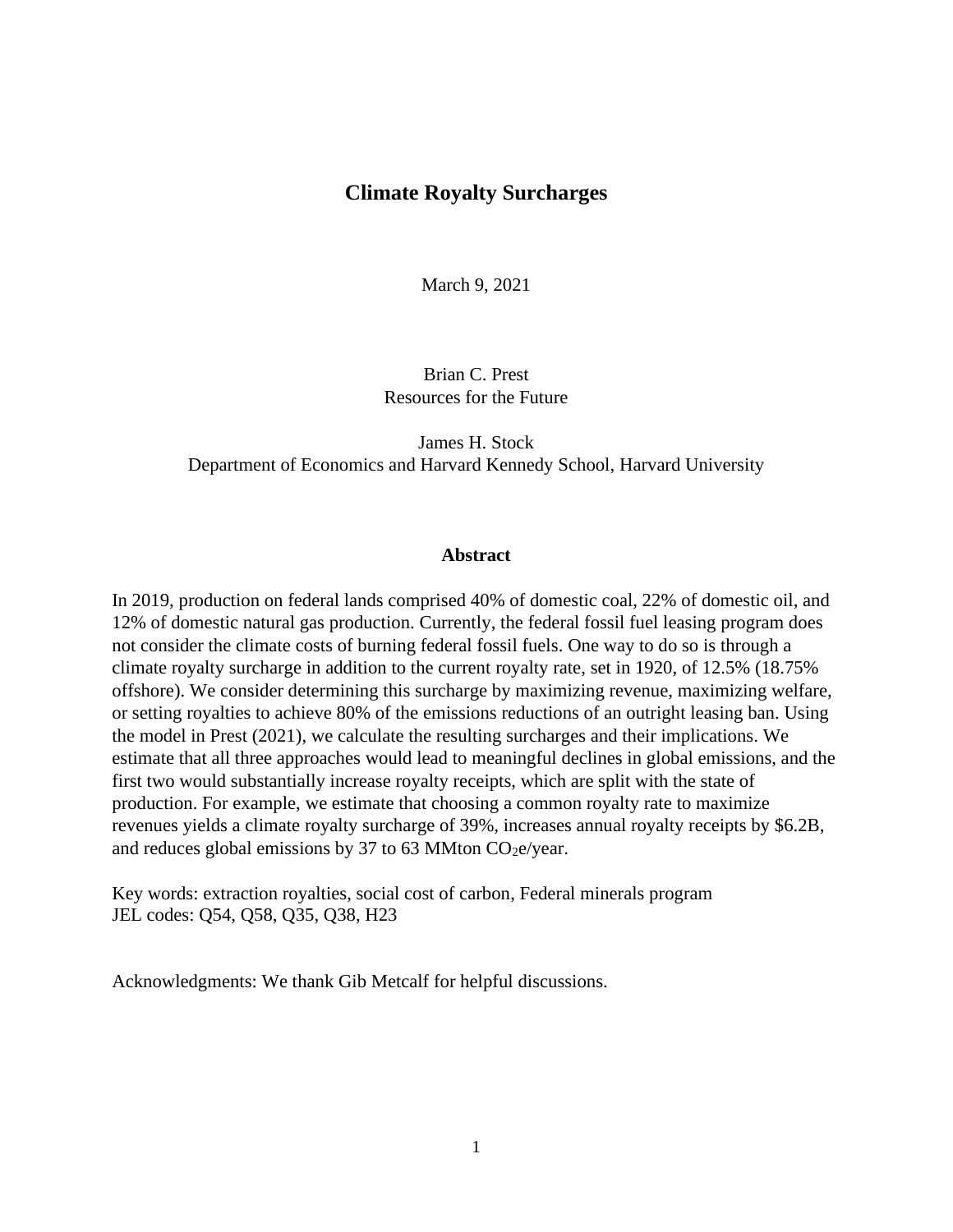Starting in the  $19<sup>th</sup>$  century for coal, and in the  $20<sup>th</sup>$  century for oil and gas, the US government promoted fossil fuel extraction from federal lands. Fossil fuel production on federal lands helped drive settlement of the American West, provided a secure domestic supply of energy to a growing nation, and created jobs and wealth. In 2019, production on federal lands comprised 40% of domestic coal production, 22% of domestic oil production, and 12% of domestic natural gas. Now, however, we understand that  $CO<sub>2</sub>$  emissions from burning fossil fuels is the primary driver of climate change. As a result, there have been calls to rethink the federal government's role in fossil fuel leasing in the context of the broader energy transition to a decarbonized economy.

A week after entering office, President Biden issued Executive Order 14008, which paused new oil and natural gas leases on public lands and offshore waters; federal coal leasing was, in effect, already on pause because of the lack of demand for new leases. The Executive Order instructs the Secretary of the Interior to examine the climate and other environmental consequences of the federal mineral leasing program, including considering "whether to adjust royalties associated with coal, oil, and gas resources extracted from public lands and offshore waters, or take other appropriate action, to account for corresponding climate costs."

This note addresses three issues raised by this EO. First, to the immediate point, we lay out general economic considerations why it may or may not be appropriate to adjust royalties based on climate considerations. In brief, while  $CO<sub>2</sub>$  emissions from burning federal fossil fuels contributes to climate damages, whether those emissions can be mitigated by programmatic reforms depends on several factors. One such factor is the extent to which foregone federal production is simply replaced by nonfederal production; another is any interaction with other climate policies that in effect place a price on  $CO<sub>2</sub>$  emissions, although at the moment there are no such policies in the United States. The question of spillovers, or leakage, into nonfederal production is an empirical one. Consistent with estimates in the literature, our modeling indicates that leakage is incomplete, so raising federal fossil fuel royalties would in fact produce climate benefits.

Second, we estimate how large those benefits would be as a function of a royalty adjustment to account for climate costs. We examine two key metrics: total royalty receipts and (net) abated carbon. Because there is essentially no demand for new coal leases, we focus on federal oil and gas and find that total royalties follow a "Laffer curve": at low values of the climate royalty surcharge, total receipts increase, but at some point they plateau then decline. A subtlety is that carbon damages are typically measured in dollars per ton of  $CO<sub>2</sub>$ , but federal royalties are assessed as a percentage of extraction revenue. Because the prices and carbon intensities of oil and gas differ, the same carbon fee  $(\frac{1}{2}$  /ton CO<sub>2</sub>) implies different percentages of price for oil and for gas. We therefore consider three options for a climate cost assessment: applying the same carbon fee ( $\frac{\pi}{2}$ ) to both oil and gas; applying the same climate royalty surcharge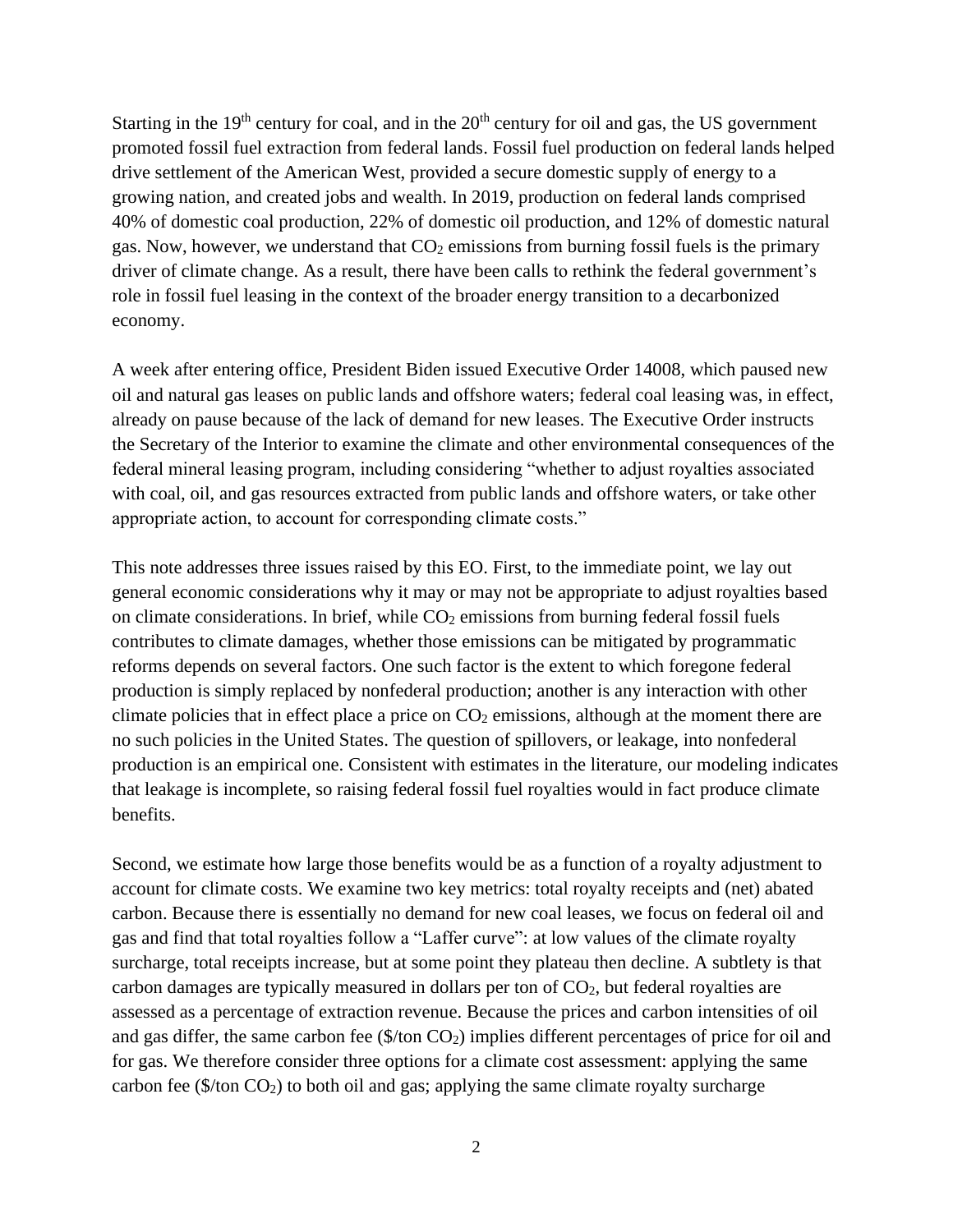(percentage points); or applying different carbon fees to oil and gas. All carbon fees or royalty surcharges are in addition to the current federal royalty rate.

Third, we address the question of how one might choose the carbon fee or, alternatively, the climate royalty surcharge.

One principle is to maximize royalty revenue. This principle has three justifications, two of which pertain to climate change. First, because royalty revenues are split equally between the federal government and the state of extraction, the revenue-maximizing rate maximizes the funds going to states to address the challenges that fossil-fuel extraction communities will face as a result of the broader energy transition, with or without a change in royalties. Second, we find that the revenue-maximizing rate significantly reduces emissions without shutting down fossil fuel leasing altogether. Third, putting climate concerns aside, the revenue-maximizing rate achieves a long-standing goal of obtaining value for the taxpayer from selling federally owned resources.<sup>1</sup>

A second principle for choosing the royalty surcharge is to maximize social welfare. Welfare maximization is a standard principle of optimal taxation theory (e.g., in the context of Pigovian taxation, Sandmo (1975)). Hein (2018) argues that the welfare maximization principle, applied to fossil fuel royalties, is consistent with the statutory mandate for the federal fossil fuel leasing program.

The third principle is that a royalty rate schedule be chosen to phase out new federal fossil fuel leasing by a specified date. This approach could, for example, be motivated by achieving a carbon budget for emissions from federal fossil fuels. As we discuss, there are legal questions about whether existing authorities authorize shutting down the program administratively, and in any event we do not have available a downstream carbon budget for the federal leasing program. We therefore approximate these ideas by considering a fee, or surcharge, that achieves 80% of the emissions reductions that would be achieved by a total cessation of new fossil fuel leases.

We address these issues using a model of federal and nonfederal oil and gas production developed by Prest (2021). We find that, if a single climate royalty surcharge is applied to both oil and gas, revenues are maximized by a surcharge of approximately 39%. Currently, oil and gas royalties are 12.5% onshore (18.75% offshore), values meant to compensate the taxpayer for the value of the extracted fuels. Adding the climate royalty surcharge to the 12.5% onshore taxpayer compensation rate yields a total federal royalty rate of 51.5%. We estimate that this would generate approximately \$6 billion of additional royalty revenues annually on average from 2020- 2050. We estimate that, under the revenue-maximizing rate, global emissions would fall by roughly 37 MMT CO<sub>2</sub>e/year, approximately 40% of the reductions achieved by a leasing ban.

 $1$  CEA (2016) provides additional discussion of setting royalty rates to maximize revenue and estimates the revenuemaximizing royalty rate for new federal coal leases.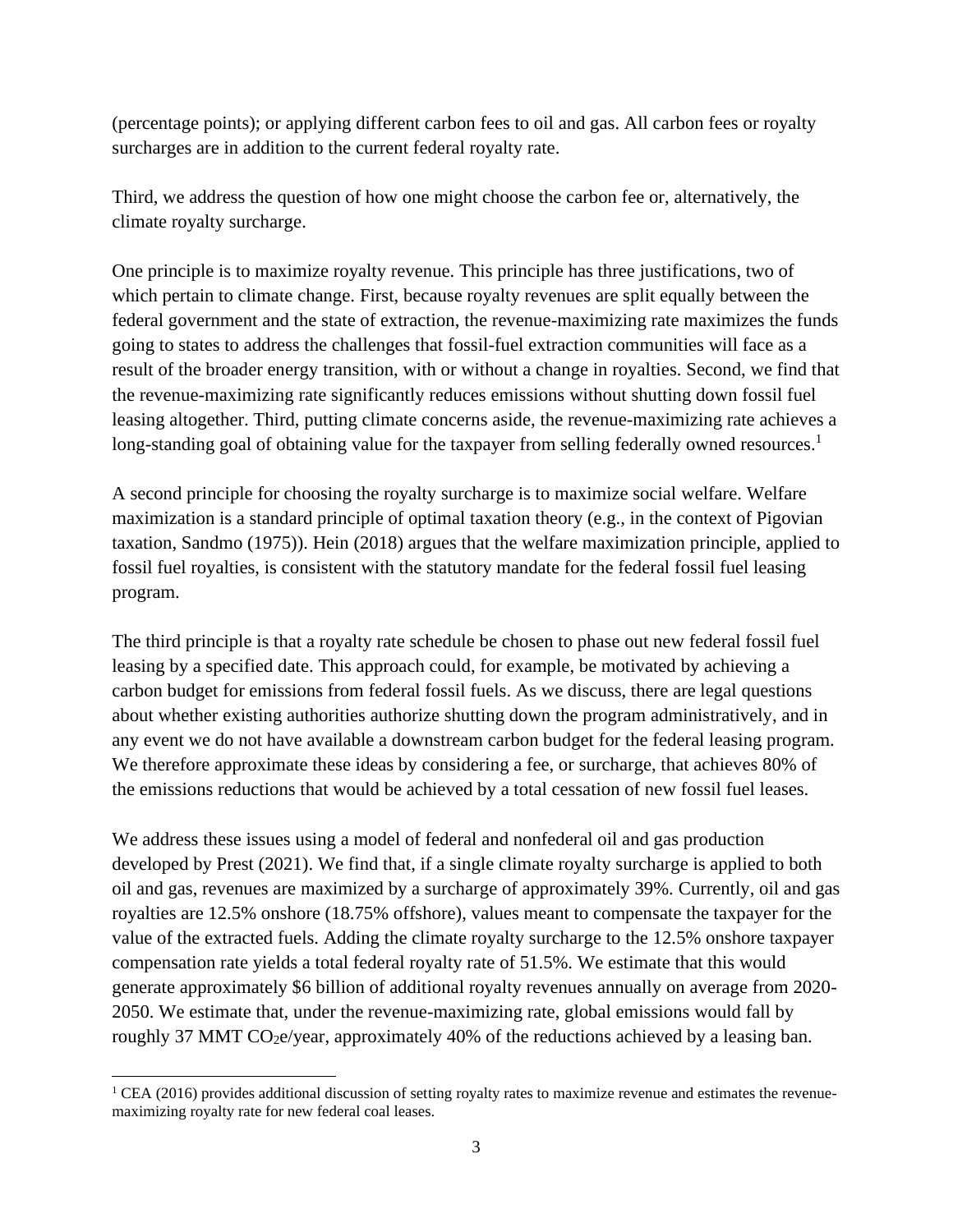Further reducing emissions from the revenue-maximizing rate to the level arising from a leasing ban, reduces total royalty revenues by approximately \$140-\$240 per ton of additional CO<sub>2</sub>e abated.

This revenue-maximizing common royalty surcharge is bracketed by welfare-maximizing common royalty surcharges of 19% and 44%, respectively computed using a  $$50/mtCO<sub>2</sub>$  Social Cost of Carbon (SCC; the interim Biden administration central value is \$51) and a  $$125/mtCO<sub>2</sub>$ SCC (the New York State value, which uses a 2% discount rate instead of the 3% rate used for the interim Biden value). Also, we estimate that a common royalty surcharge of approximately 70% would lead to a reduction of emissions of 80% of what would be achieved by a cessation of all new leasing. There is considerable uncertainty around this 80%-reduction estimate, however, because it extrapolates well outside the range of the data on which our estimates rely.

## **1. The Federal Fossil Fuel Leasing Program**

Federal fossil fuel leasing is governed by the Mineral Leasing Act of 1920 (MLA) and the Federal Land Policy Management Act of 1976 (FLPMA). The fossil fuel leasing program is administered by the Department of the Interior, with the Bureau of Land Management (BLM) managing onshore leasing and the Bureau of Ocean Energy Management (BOEM) managing offshore leasing. In 2019, fossil fuel production on federal lands comprised 40% of domestic coal production, 22% of domestic oil production, and 12% of domestic gas production.

Since the 1920s, the federal royalty rate for surface-mined coal and onshore oil and gas has been at the 12.5% floor established by the MLA; for underground coal, the royalty rate is  $8\%$ <sup>2</sup>. In 2008, deepwater offshore rates for new drilling leases were increased from 12.5% to 16.67%, then raised further in 2009 to 18.75%, <sup>3</sup> where they currently stand for drilling in depths exceeding 200 meters. Royalty rates are one of the terms of a lease. Federal coal leases have an initial term of 20 years, with 10-year renewals; federal oil and gas leases have a primary lease period of 10 years, with 2-year extensions. Once producing, a federal oil and gas lease is extended indefinitely so long as wells on it can produce oil or gas.

Royalties are the primary, but not sole, source of US government revenues from federal fossil fuel leasing. For onshore leases, tracts for potential mineral leasing are either identified by the BLM or nominated by private parties. Mineral rights to those tracts are first auctioned competitively to the highest bidder. If BLM receives at least one bid above \$2 per acre, a value specified in nominal terms in 1920 in the MLA, then BLM awards the bid to the highest bidder. If no bid of \$2 per acre is received, BLM makes the tract available on a first-come, first-serve

<sup>2</sup> <https://www.blm.gov/programs/energy-and-minerals/coal/lease-management>

<sup>3</sup> Congressional Research Service (2015)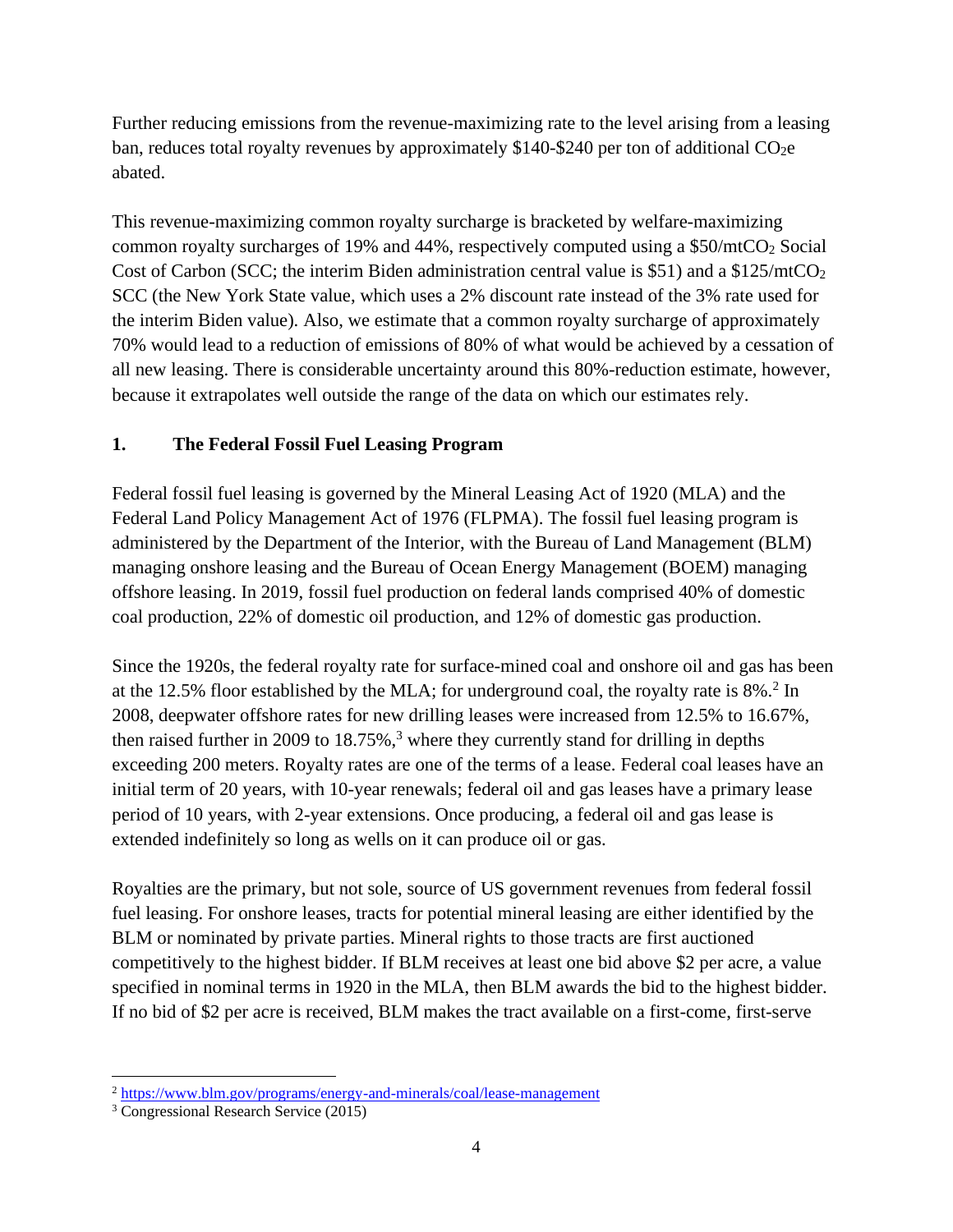basis. The bids in excess of the \$2 minimum are called bonus bids. In addition, the BLM receives rents on the land of \$1.50 per acre for the first five years of the lease and \$2 per acre thereafter.<sup>4</sup>

Receipts under the federal fossil fuel leasing program are shown in [Figure 1.](#page-5-0) Of the three primary components of revenue – royalties, bonus bids, and rents – royalties comprised between 83% and 93% annually. In fiscal year 2019, the oil and gas program received \$7.745 billion in royalties, of which 85% was from oil, \$496 million in bonus bids, and \$130 million in rents. Total receipts from the coal program are an order of magnitude less than for the oil  $\&$  gas program. Since FY 2017, coal bonus bid receipts have been less than \$15 million annually, down from \$460 million in FY 2013, indicating the drying up of demand for new federal coal leases.<sup>5</sup>

The basis for current federal fossil fuel leasing royalties is ensuring a fair return to the taxpayer for the right to extract the minerals from federal lands. Under FLPMA, the concept of fair return is linked to "fair market value".<sup>6</sup> Because burning federal fossil fuels imposes costs on others, absent a price on carbon the market value does not account for the damages imposed by using federal fossil fuels. This suggests, as indicated in the Biden EO, adjusting royalty rates to reflect the costs of those climate damages.

There are various legal considerations regarding incorporating climate costs into royalty rates, or ceasing fossil fuel leasing altogether, through administrative actions. The MLA specifies a royalty rate "of not less than 12.5 percent" but does not specify a ceiling.<sup>7</sup> Statutory language and historical practice establishes the basis for considering environmental impacts in leasing decisions. At the same time, BLM manages federal lands under FLPMA, with a "multiple use" policy. Specifically, FLPMA states that oil, gas, and other minerals extraction programs should support "the orderly and economic development of domestic mineral resources, reserves, and reclamation of metals and minerals to help assure satisfaction of industrial, security and environmental needs".<sup>8</sup>

<sup>4</sup> See GAO (2020) for details.

<sup>&</sup>lt;sup>5</sup> Coal leasing rules are different than oil and gas. BLM sets but does not disclose a minimum bonus bid based on its assessment of the value of a tract, and if no bid is received above that floor, the auction fails. GAO (2013) found that, of the 107 coal tracts leased from 1990 to 2013, 96 had a single bidder. A tract with a failed auction can be, and frequently is, nominated again, providing the (typically sole) bidder with multiple opportunities to bid above the floor. Our focus is on oil and gas leasing, so we do not pursue these issues further, see however CEA (2016), Hein and Howard (2016), and Gerarden, Reeder, and Stock (2016) for additional discussion.

<sup>6</sup> FLPMA states as policy that "the United States receive fair market value of the use of the public lands and their resources unless otherwise provided for by statute." (43 U.S.C. § 1701(a)(9)).

<sup>&</sup>lt;sup>7</sup> US Code Title 30, Section  $226(b)(1)(A)$ .

<sup>8</sup> US Code Title 30, Section 21a.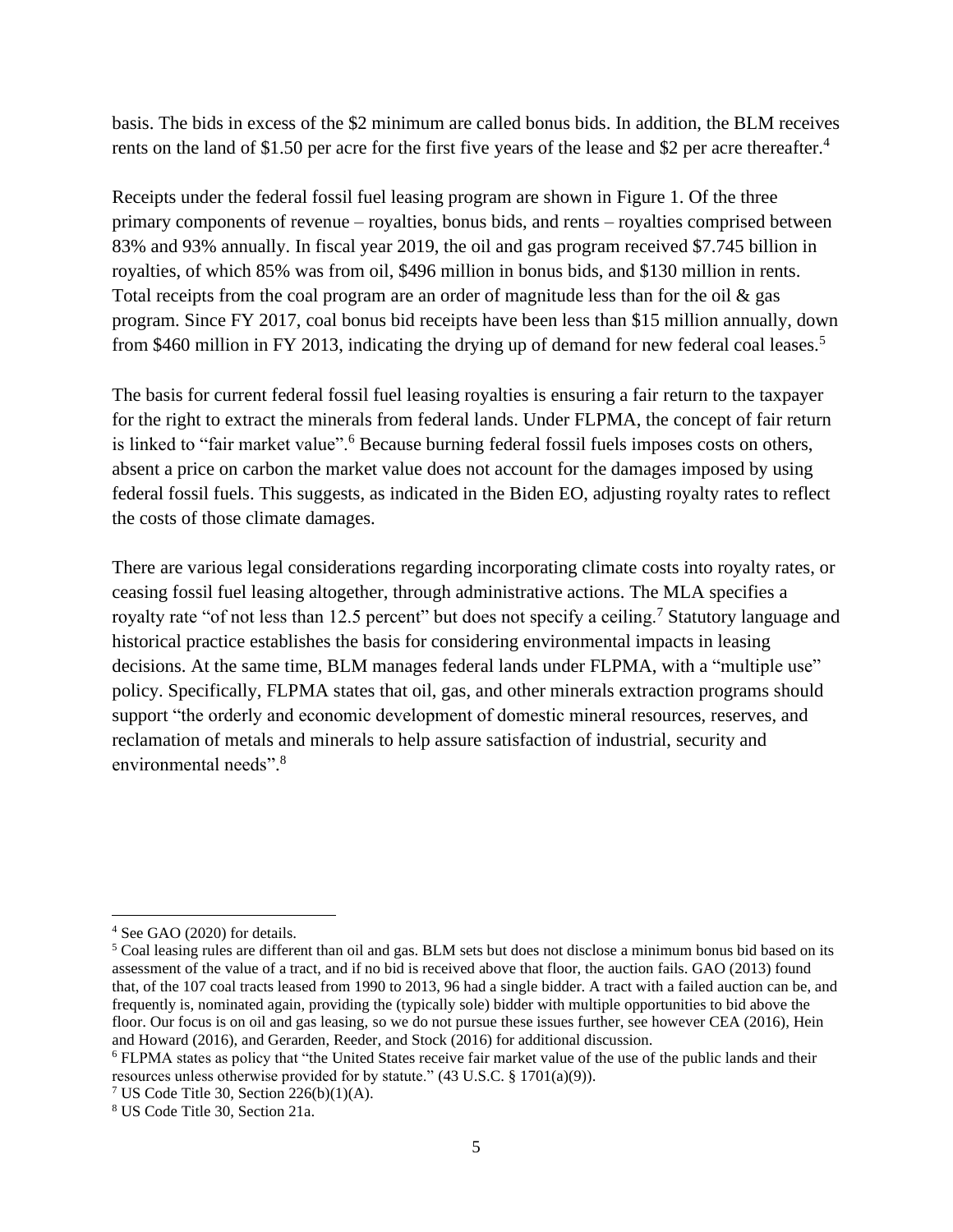

### <span id="page-5-0"></span>**Figure 1. Federal fossil fuel program revenues, FY 2013-2019**



Notes: "Other" includes inspection and permit fees, audits and late charges, and miscellaneous revenues. Source: US Department of the Interior at [https://revenuedata.doi.gov/downloads/federal-revenue-by](https://revenuedata.doi.gov/downloads/federal-revenue-by-company/)[company/](https://revenuedata.doi.gov/downloads/federal-revenue-by-company/)

In 2016, the Department of the Interior issued a moratorium on new leases while it conducted a programmatic environmental review of the coal leasing program (DOI 2017). The DOI explicitly suggested a royalty surcharge, or adder, as one way to account for climate damages from burning the fossil fuels. Krupnick et al. (2016) analyze the legal basis for changing federal coal royalties administratively and conclude that DOI has the statutory and regulatory authority to impose a carbon charge via the royalty rate. Hein (2018) reaches a similar conclusion for federal oil and gas leasing as well as coal. At the same time, the multiple use mandate under FLPMA could be interpreted as limiting administrative authority to permanently end leasing or to set a royalty rate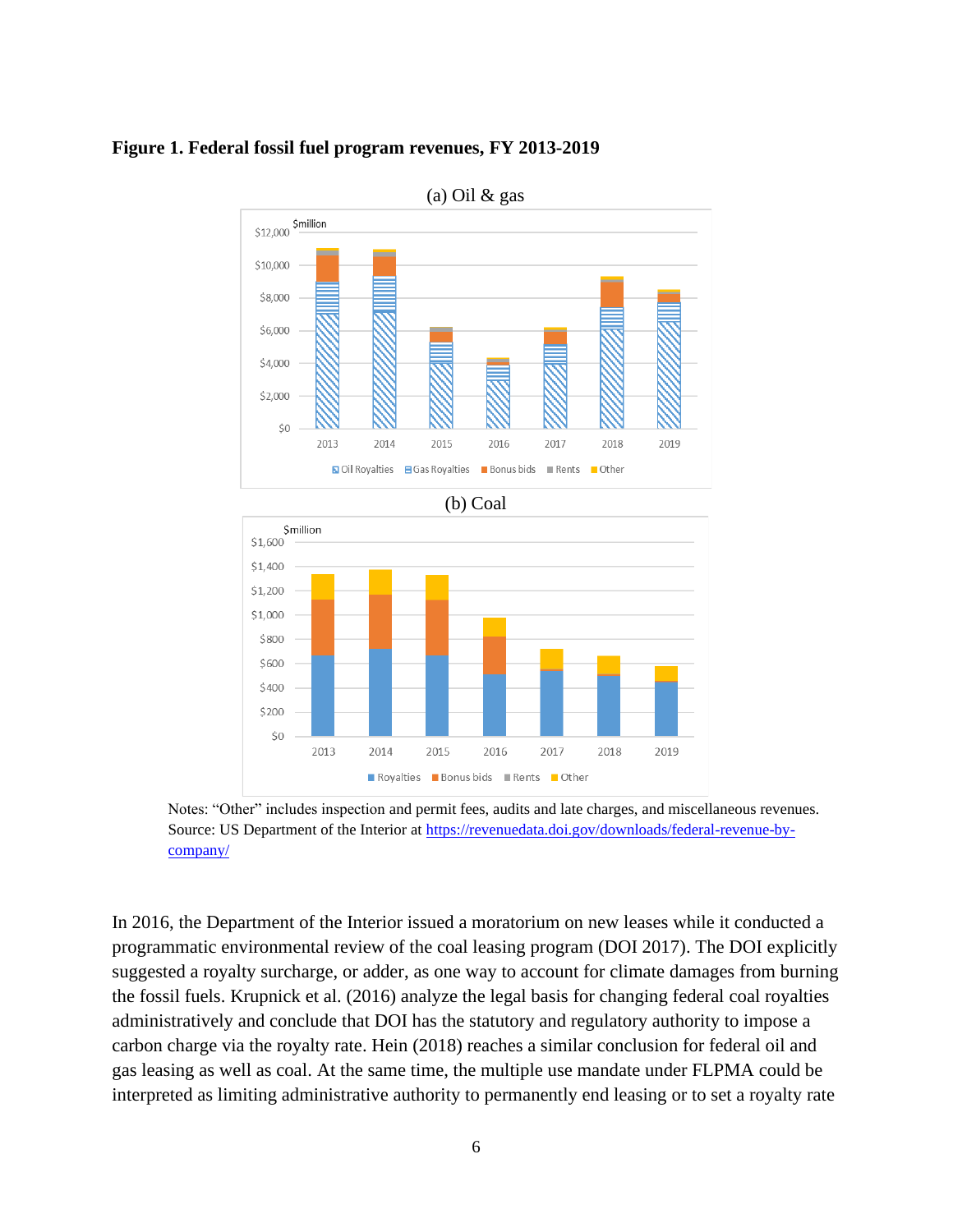tantamount to permanently ending leasing. We take no stand on the legal issues, other than to note that a climate royalty surcharge at some value less than a value tantamount to a leasing ban might be attractive from a legal perspective.

### 2. The Economics of Fossil Fuel Leasing Reform<sup>9,10</sup>

A climate royalty surcharge adjusts the price of the extracted fossil fuel so that it reflects the damages caused by burning it, that is, it partially or completely internalizes the carbon externality. Because the fair return principle does not incorporate climate considerations, any adjustments to the royalty rate to account for climate costs would be in addition to the current rate.

A climate royalty surcharge would increase the cost of production on federal lands and waters. As a result, some drilling projects might become unprofitable, so the demand for federal drilling leases would fall. The resulting decline in new leasing would reduce production on federal lands, which would decrease total (federal plus nonfederal) production. Because the decrease in production would tighten total supply, the market price of oil and gas would rise. This increase in price would pull in additional nonfederal production, partially offsetting the decrease in production on federal lands.

In general, nonfederal production will increase by less than the decline in federal production because, at the higher price, consumer demand falls, so the total quantity of oil and gas used declines. From the perspective of reducing  $CO<sub>2</sub>$  emissions, the policy of incorporating climate considerations into the federal royalty rate results in "leakage," because a fraction of the decline in federal production is offset. The leakage rate  $\lambda$  is the fraction of the reduction in emissions from federally produced oil and gas that is offset by emissions from non-federally produced oil and gas. The leakage rate is determined by supply and demand. On the supply side, if the lost

<sup>9</sup> The economics literature on incorporating climate considerations into fossil fuel leasing reform consists of Gerarden, Reeder, and Stock (2020), Erickson and Lazarus (2018), and Prest (2021). Gerarden, Reeder, and Stock (2020) (the published version of Gerarden, Reeder, and Stock (2016)) consider climate royalty surcharges in the federal coal program and their interaction with demand-side CO<sup>2</sup> regulation. Erikson and Lazarus (2018) estimate potential reductions from the cessation of coal and oil (but not gas) leasing by 2030, using a static constant-elasticity model that drew from estimates from the literature. Prest (2021) developed an eight-component combined model oil and gas leasing, where each component is separately econometrically parameterized, to estimate the effect of percentage-based and SCC-based royalty surcharges on emissions, production, and royalties annually through 2050. This research fits into a growing body of research on supply-side climate policies, see Lazarus and van Asselt (2018) for a survey.

<sup>&</sup>lt;sup>10</sup> At a conceptual level, royalty rate determination under the concept of maximizing taxpayer return is part of the theory of contracting and regulation with asymmetric information. A textbook treatment of this material is Laffont and Tirole (1994), which makes the connection between auctions and regulation in a setting of asymmetric information and moral hazard. For a review of the theoretical literature on royalty auctions, see Skrzypacz (2013). Evidence on the relation between auction structure and government revenues is summarized in Haile, Hendricks, and Porter (2010). For additional references to auction theory in the context of US oil and gas lease auctions (a bonus bid auction not a royalty auction), see Compiani, Haile, and Sant'Anna (2020).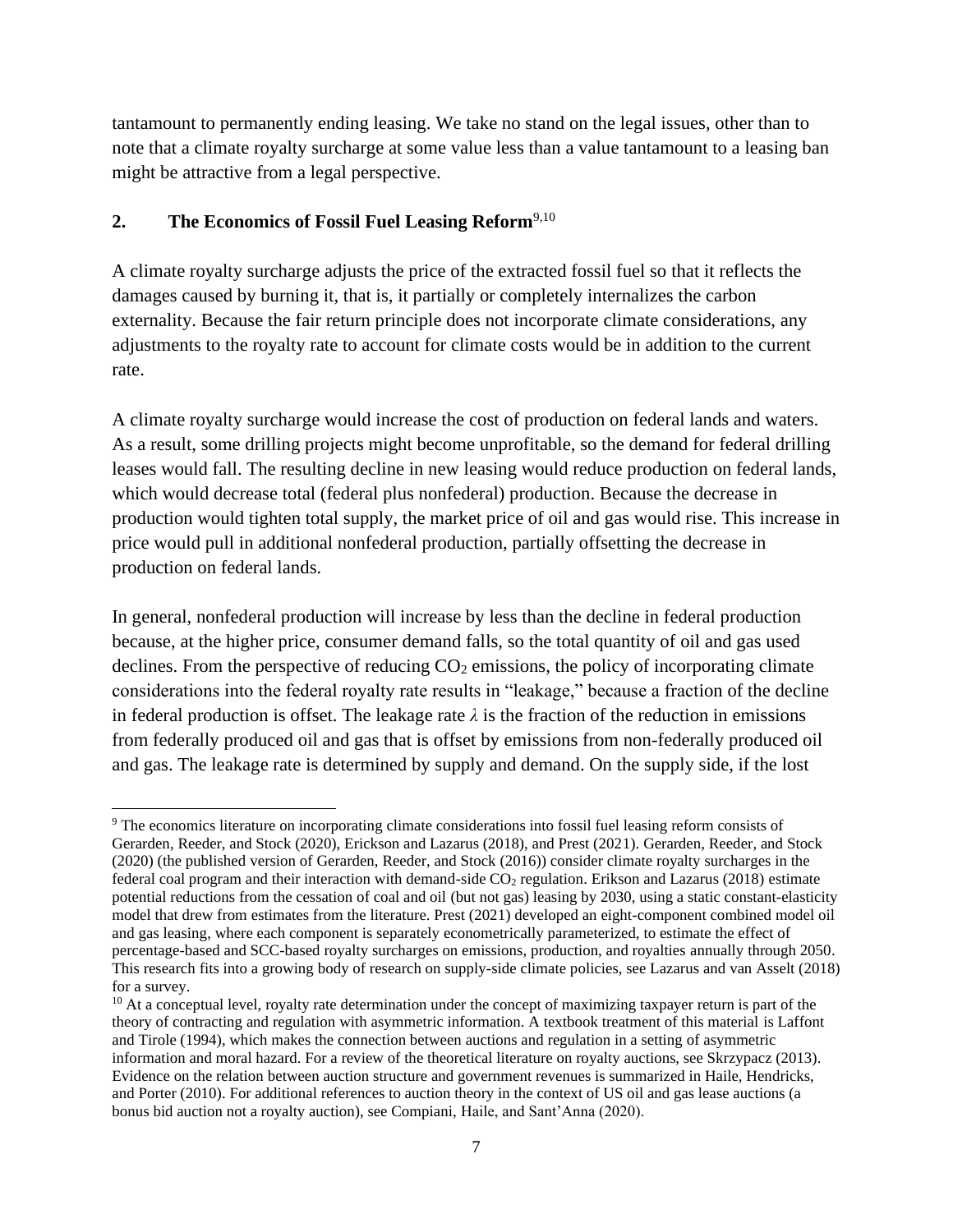federal production is readily replaced by nonfederal production at nearly the same cost (that is, if supply is elastic), then leakage will tend to be high. On the demand side, if the demand for oil and gas is insensitive to price (that is, if demand is inelastic), then leakage will tend to be high.

There are two ways to quantify an adjustment that reflects the climate costs of federal fossil fuels. The first, which we refer to as a carbon fee, is by a fee assessed per unit of production (e.g., dollars per barrel of oil), where the fee is based on the monetized damages from burning that fuel, which is in turn based on the carbon content of that fuel. The second, which we term a climate royalty surcharge, is an *ad valorem* assessment, so that payments are a percentage of sales. The carbon fee framework aligns with conventional applications of carbon pricing, whereas the climate royalty surcharge aligns with the current *ad-valorem* percentage assessment of federal royalties. Given a base price, a carbon fee can be recast as a climate royalty surcharge and vice versa.

### **2.1 Carbon fees**

Basic economic principles provide some guidance about setting carbon fees in the presence of a carbon externality. Absent leakage – for example, if a fee (or tax) could be applied to all fossil fuels, federal and nonfederal – the optimal policy in a standard model of welfare maximization is to set the carbon fee equal to the marginal value of the avoided climate damage (e.g., Nordhaus (1982)). The marginal damage is the net present value of current and future monetized climate damages, that is, the Social Cost of Carbon (SCC). The units of this carbon fee are dollars per ton CO2. We will refer to this as the welfare-maximizing carbon fee, although it should be kept in mind that the model in which this maximizes welfare is a simple one that abstracts from other externalities in the energy sector, such as research and network externalities, technology growth, and from multiple real-world frictions and constraints.

With leakage, the optimal carbon fee no longer equals the SCC. Instead, the marginal damages avoided are those from the *net* emissions avoided. These net climate damages avoided are (1 *λ*)SCC for each ton of direct (or gross) emissions reductions, where *λ* is the leakage rate. Thus, the carbon fee  $\tau$ , in dollars per ton CO<sub>2</sub>e, to apply to the covered fuel is  $\tau = (1-\lambda)SCC$  (Holland 2012).

The situation is more complicated when there are interactions in the supply of fuels, as is the case for oil and gas because some wells produce both oil and gas. Because of co-production, a change in market circumstances in one fuel will affect production of the other fuel. Thus, the welfare-maximizing carbon fee for oil and gas takes into account the cross-effects resulting from co-production. The resulting pair of welfare-maximizing per-ton carbon fees, *τoil* and *τgas*, are given in the appendix.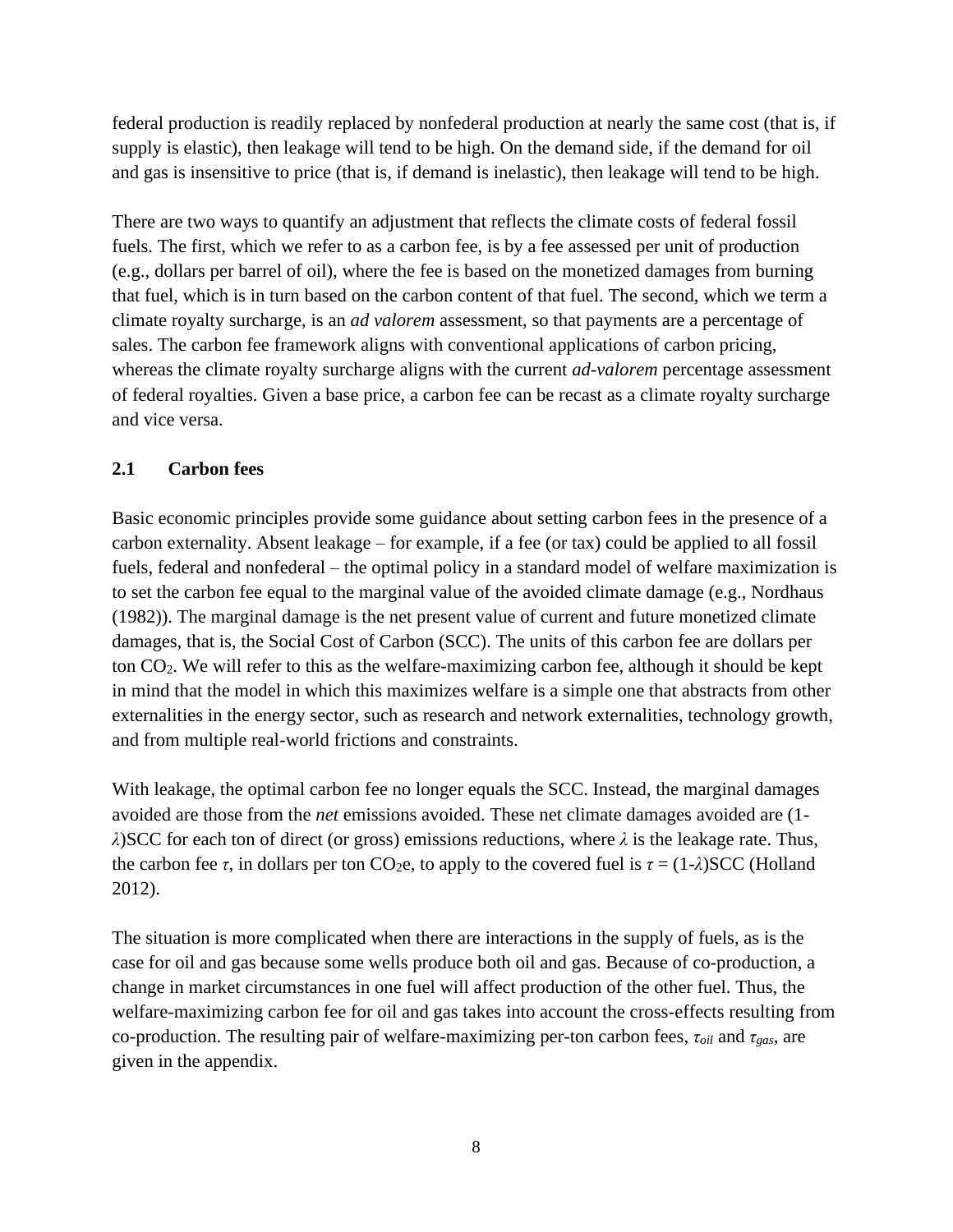Note that the carbon fee  $\tau$  is measured in units of dollars per ton of CO<sub>2</sub>e. One way to incorporate climate considerations into payments for federal oil and gas production would be to have a twopart payment, with one part being the current 12.5% (or 18.75% offshore) royalty payment and a second part for the carbon fee. The first part is an *ad valorem* royalty, the second part an assessment per quantity unit (e.g., dollars per barrel) of oil or gas produced.<sup>11</sup> In native quantity units, the fee would be  $e\tau$ , where  $e$  is the carbon intensity of the fuel (e.g., tons  $CO_2e$  per barrel).

### **2.2. Implied climate royalty surcharge**

Historically, federal fossil fuel royalties have been a percentage of sales, and there might be legal or administrative reasons to continue an *ad valorem* assessment. A per-ton CO2e carbon fee *τ* can be converted to an *ad-valorem* climate royalty surcharge *r* using the emissions intensity and price. For example, for oil, let *Poil* denote a benchmark price. Then the climate royalty surcharge, *r*<sub>oil</sub>, corresponding to a carbon fee  $\tau_{oil}$ . is  $r_{oil} = \tau e_{oil}/P_{oil}$ , where  $e_{oil}$  is the emissions intensity of oil (tons  $CO<sub>2</sub>e$  per barrel). In practice, the benchmark price *P* could be a per-dollar wholesale price of the fuel at the date of issuance of the lease. The total royalty rate is the taxpayer compensation portion (12.5%) plus the climate royalty surcharge

Because oil and gas have different carbon intensities and prices, a single carbon fee implies different values of the carbon royalty surcharge for oil and gas. Historically, however, royalty rates have been the same for oil and gas for 100 years, and there might be legal or administrative reasons to have the same *ad-valorem* climate royalty surcharge for both oil and gas. Whether the royalty surcharges differ across fuels or are the same, at the welfare-maximizing climate royalty surcharge, its marginal cost, in terms of royalty revenue, equals its marginal climate benefit. The formula for the optimal common climate royalty surcharge when there is coproduction of oil and gas and leakage across fuels is given in the Appendix.

#### **2.3. Determining the climate royalty surcharge**

The effect of federal leasing reform on emissions is one important consideration, but so is the effect of that reform on communities traditionally supported by fossil fuel extraction on federal lands. Half of federal onshore royalty revenues is shared with the states (less a 2% administrative charge; 90% for Alaska and special arrangements for Gulf of Mexico drilling), and those states also receive revenues from separate state severance taxes, royalties, and/or other fees. As the energy transition progresses, states and communities reliant on federal extraction will face fiscal and related challenges. Although federal resources could be provided to support state transition through legislation, adding a climate royalty surcharge would automatically do so administratively.

 $11$  Sandmo (1975) shows that that, absent cross elasticities, the optimal tax is a linear combination of the Ramsey revenue raising component ("taxpayer compensation") and the marginal damage component.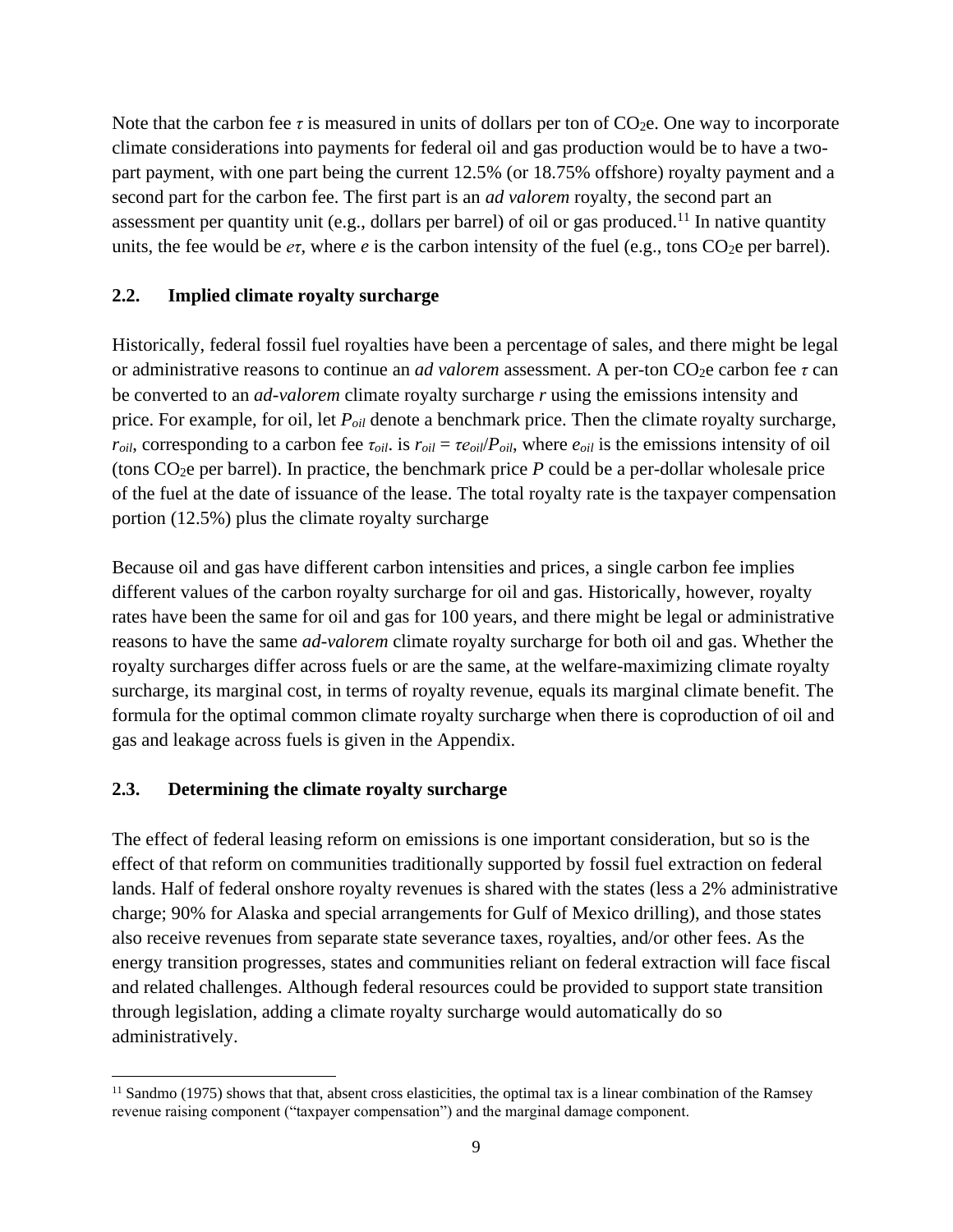With these observations in mind, we consider four principles for setting the climate royalty surcharge.

The first is to choose the climate royalty surcharge to maximize royalty revenues. This approach maximizes extraction revenues returned to states. Setting the climate royalty surcharge to maximize revenues also results in large emissions reductions. This principle also achieves the traditional goal of fully compensating the taxpayer for private extraction of public resources.<sup>12</sup>

The second is to choose the climate royalty surcharge to maximize social welfare. In general, this entails choosing the policy instrument so that the marginal cost equals its marginal benefit in avoided climate damages. This approach has the virtue of being grounded in the classic theory of optimal taxation. That framework, however, abstracts from many real-world complications, such as externalities other than the carbon externality, which are important in climate applications.

Third, much of the world has adopted a net-zero targeting approach to guiding climate policy, with target dates of 2050 (EU) or 2060 (China). Under a net-zero targeting approach, the royalty surcharge should be set on a path to phase out (non-offset) federal fossil fuel leasing. Cognizant of the legal question of whether fossil fuel leasing can be ended administratively under FLPMA, we implement this approach by considering a royalty surcharge that does not entirely shut down the program but instead achieves 80% of the global emissions reductions achieved by a ban on new leasing.

Fourth, the climate royalty surcharge could be chosen so that total emissions from federal fossil fuels were constrained by a carbon budget. To achieve this budget, the carbon surcharge would rise over time so that at some point federal production would end. Implementing this approach requires a carbon budget for federal fossil fuels, however developing such a budget goes beyond the scope of this paper so we do not pursue this principle further.

### **2.4. Interaction with lease auctions**

An increase in the federal royalty rate would interact with the federal competitive auction process, plausibly leading to lower bonus bids at auction. The *ad-valorem* royalty and the bonus bid have different risk properties, in particular the royalty is a risk-sharing arrangement in which the government bears the risk that the tract might not be productive, whereas under the bonus bid the bidder bears that risk; in addition, the bonus bid is paid up front, whereas royalties are paid

 $12$  CEA (2016) interprets the fair return mandate as maximizing value of the least to the taxpayer. This is consistent with requirements for competitive auctions, for example of the infrared spectrum. CEA (2020) calculates a revenuemaximizing royalty adjustment for federal Powder River Basin coal.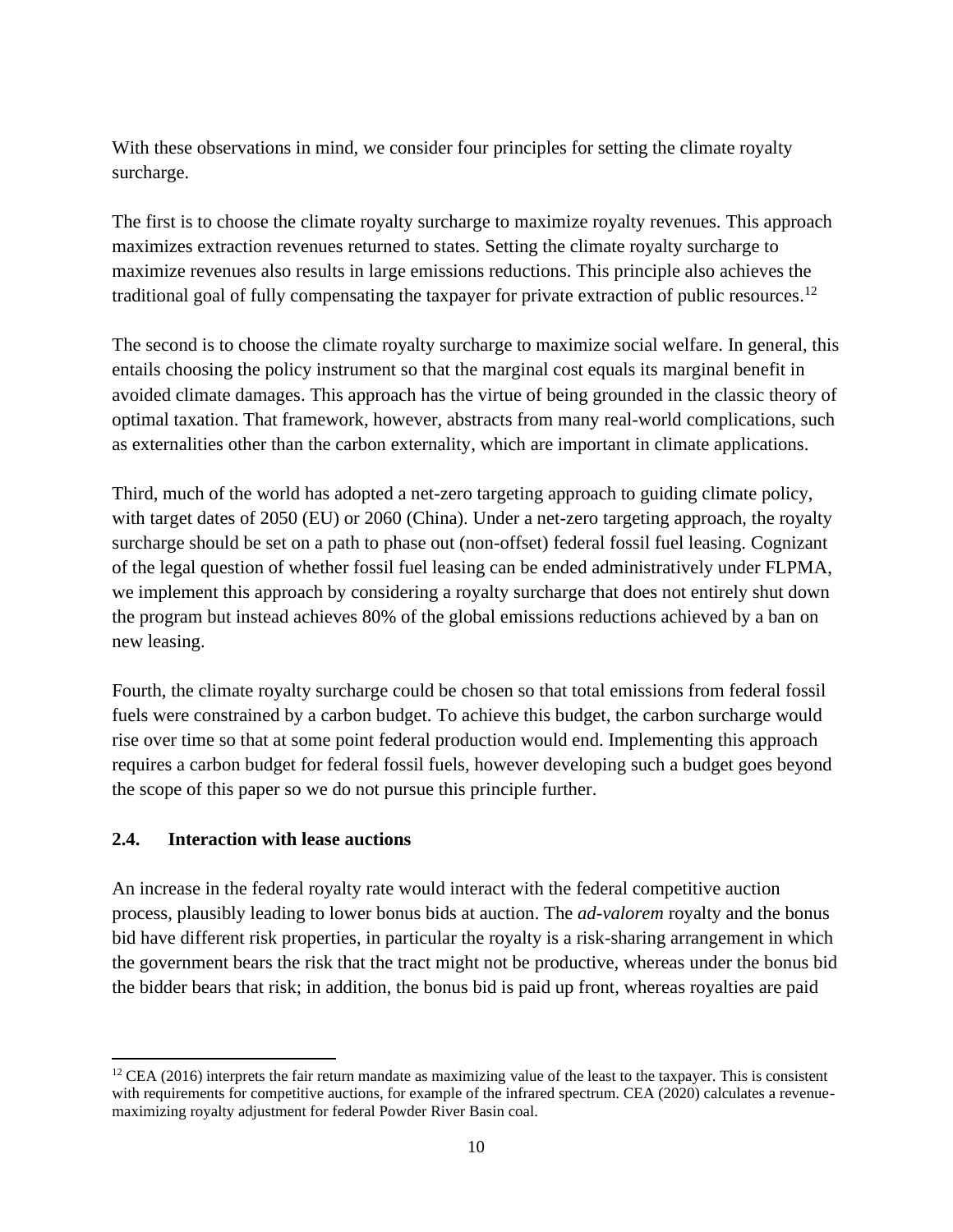later, when the lease is producing. As a result, an expected increase in royalty payments from a royalty surcharge would lead to a partial, but not necessarily complete, decrease in bonus bids.

Empirically, these interactions are likely to have a limited effect on projected total revenues. As shown in [Figure 1,](#page-5-0) from 2013 to 2019, oil and gas royalty revenues averaged 7.5 times bonus bids; in FY 2019, oil and gas royalty receipts were \$7.745 billion, whereas bonus bids were only \$496 million. Thus, the scope for a decline in bonus bids offsetting an increase in royalties is limited.

# **3. Estimated Effects of an Oil and Gas Climate Royalty Surcharge on Production, Emissions, and Revenue**

We now turn to a quantitative assessment of the effect of a climate royalty surcharge on production, emissions, and revenue for new oil and gas leases; we exclude coal because of the absence of current and anticipated future demand for new coal leases.

Our calculations are based on Prest's (2021) model of oil and gas production on federal lands. The model has three stages of production (drilling, well completion, and production) for wells differentiated by federal/nonfederal, oil-directed/gas-directed, and onshore/offshore, for a total of eight well types. An important parameter in assessing the effect of the royalty surcharge is the elasticity of demand. Historically, the demand for oil has been inelastic because there are few alternatives to gasoline, diesel, or jet fuel. Looking ahead, as alternatives like electric vehicles become more common, oil demand could become more elastic. Similarly, in 2019, 36% of natural gas was used for electricity, and as renewable generation increases the electricity demand for gas could become more elastic. For these reasons, we use low demand elasticities as our base case, but also consider a scenario with more elastic demand. <sup>13</sup> The demand elasticities are the same as in Prest (2021). For the base case, we use demand elasticities of -0.2 for both oil and gas, based on several empirical estimates and surveys of the literature (Erickson and Lazarus 2018, Hamilton 2009, Bordoff and Houser 2015, Arora 2014, and Auffhammer and Rubin 2018). For the high elasticity case, we use estimates from the higher end of the literature; these are -0.51 for oil (Balke and Brown 2018, Metcalf 2018, Allaire and Brown 2012) and -0.42 for gas (Hausman and Kellogg 2015, Metcalf 2018).

 $13$  The model in Prest (2021) combines a detailed, econometrically calibrated simulation model of US supply with a rest of world (ROW) module with responsive supply based on the IEA 2019 World Energy Outlook. This accounts for cross-price effects on US supply (e.g., how oil prices affect both oil production and gas co-production, and vice versa), dynamics (how changes to prices or policies today affect drilling and production over time), and leakage (e.g., how changes in production on federal lands if offset by increases from nonfederal and foreign suppliers). For details, see Prest (2021).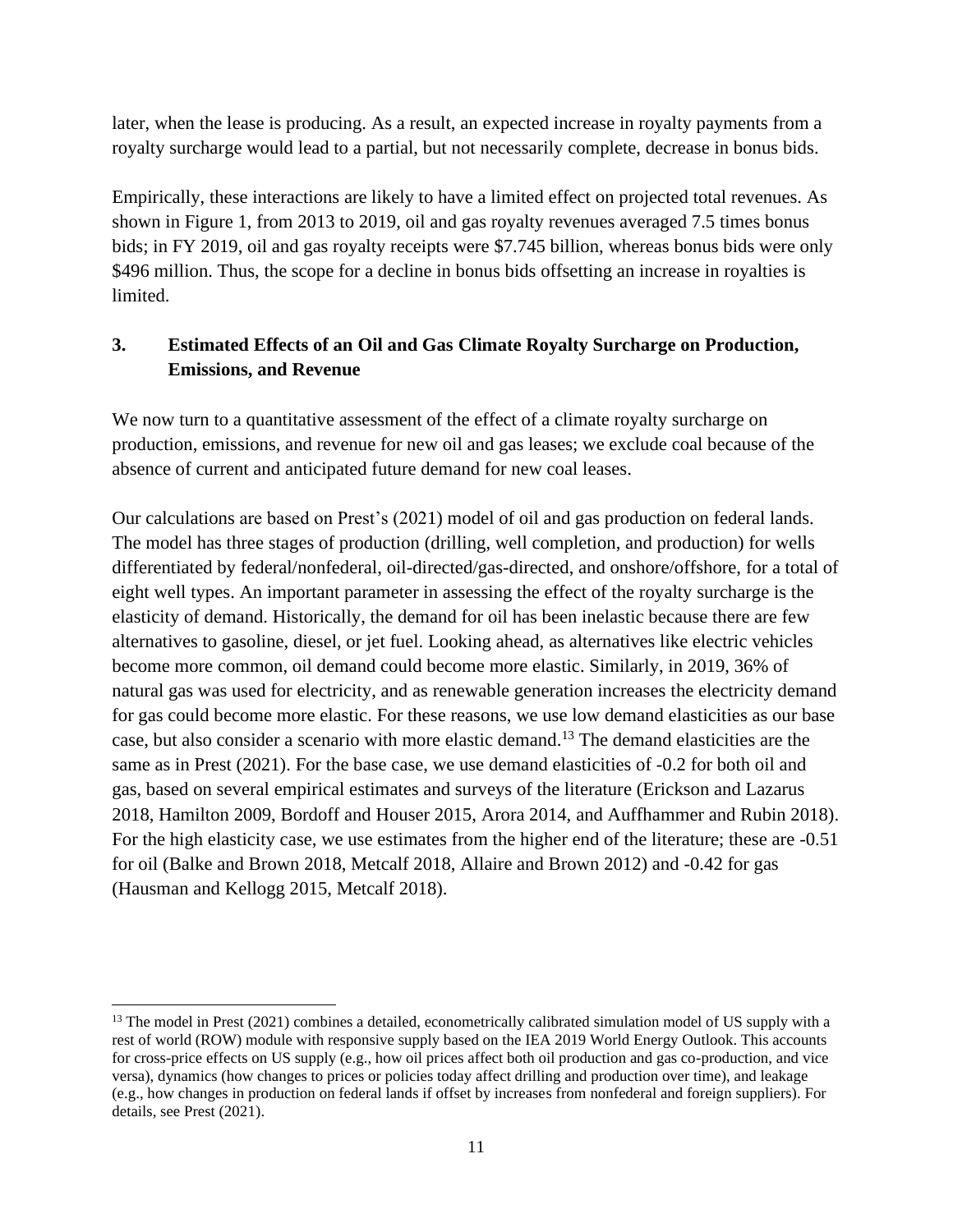### **3.1. Common carbon fee**

We first consider assessing production on new leases a carbon fee expressed in 2020 dollars per metric ton of  $CO<sub>2</sub>$ , where the per-ton  $CO<sub>2</sub>$  fee is the same for oil and gas.

[Table 1](#page-11-0) translates selected per-ton fees into assessments expressed in the native price units of the fuel (\$/barrel for oil, \$/thousand cubic feet, or mcf, for gas). For comparison purposes, these rates are also provided for coal, although coal is not included in subsequent calculations.

|                      | Oil         | Natural gas              | Coal           |
|----------------------|-------------|--------------------------|----------------|
|                      | (\$/barrel) | (\$/thousand cubic feet) | (\$/short ton) |
| 2019 wholesale price | \$57        | \$2.56                   | \$12.5         |
| 12.5% royalty rate   | \$7.13      | \$0.32                   | \$1.56         |
| 18.75% royalty rate  | \$10.69     | \$0.48                   | \$2.34         |
| \$25 carbon fee      | \$10.75     | \$1.65                   | \$42.41        |
| \$50 carbon fee      | \$21.50     | \$3.30                   | \$84.42        |
| \$75 carbon fee      | \$32.25     | \$4.95                   | \$127.23       |

<span id="page-11-0"></span>**Table 1. Bulk fuel prices and carbon fees in fuel price units**

Notes: Oil price is West Texas Intermediate spot price; natural gas is Henry Hub spot price; and coal is 8800 Btu/lb Powder River Basin subbituminous spot price. Prices are 2019 averages from the Energy Information Administration. Royalty rates are 12.5% for surface-mined coal and for onshore oil and gas and are 18.75% for deepwater offshore oil and gas. These rates are converted to native price units using the 2019 price in the first line and the carbon intensities for the relevant fossil fuel.

[Figure 2](#page-12-0) summarizes the effect of a carbon fee on total royalty revenues (base royalty rate plus carbon fee) and  $CO<sub>2</sub>e$  emissions, for both base (low) and high elasticities. The business-as-usual (BAU; no new policy) scenario corresponds to the carbon fee equaling zero; under this assumption, average oil and gas royalties are projected to be \$9.6 billion/year on average from 2020-2050. The figure also shows annual average revenues under a leasing ban. Under the new leasing ban, production continues under existing leases, which generates royalties, and the 30 year average royalties are \$4.1 billion/year. Emissions are shown as reductions from BAU, as a percentage of the reductions under a leasing ban.

Total revenues follow a Laffer curve: as the carbon fee increases from zero, total royalty revenues increase, then peak, then decline to below BAU levels, as the decline in production offsets the revenues generated by a higher carbon fee. Total revenues are maximized at a carbon fee of \$22 per metric ton CO2e, above which revenues drop off sharply. At a sufficiently high price, new production drops to zero, so royalties fall below BAU royalties. At their peak, increasing the carbon fee increases average annual royalties by about \$4.6 billion compared with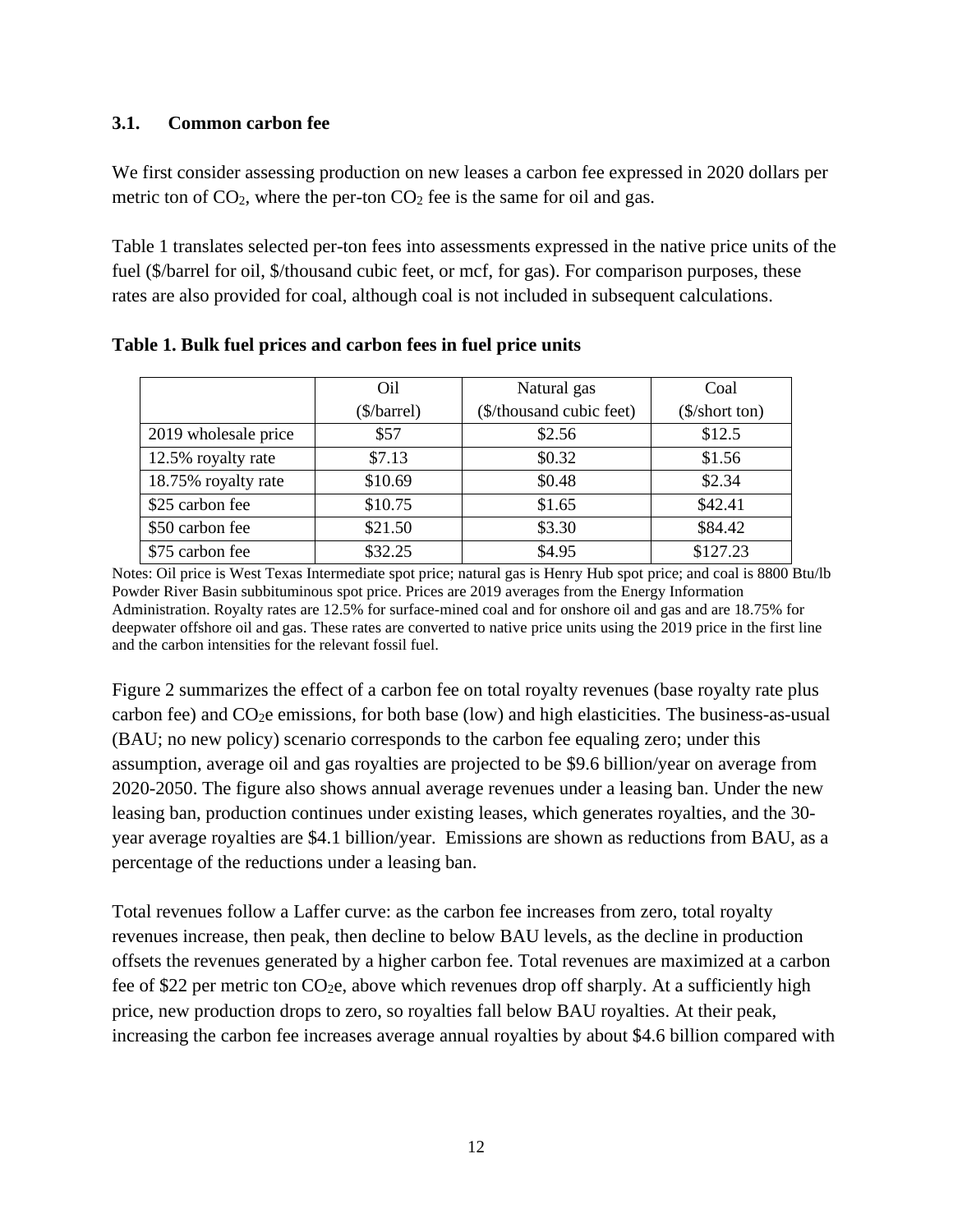BAU. Under current law, about half of this would be distributed to the states and half would be retained by the federal government.<sup>14</sup>



<span id="page-12-0"></span>**Figure 2. 2020-2050 average royalty revenues (left axis) and emissions reduction relative to those achieved by a leasing ban (right) under a common per-ton carbon fee**

Note: Annual average emissions reductions under a leasing ban are estimated to be 85 MMton CO<sub>2</sub>e/year in the low-elasticity base case and  $147$  MMton  $CO<sub>2</sub>e/year$  in the high-elasticity case.

A nuance in this revenue Laffer curve is that it has two peaks, a global maximum at approximately \$22/ton  $CO<sub>2</sub>e$ , in addition to a local maximum at \$45. The peak around \$22/ton is associated with gas production declining more rapidly than oil in response to the per-ton carbon fee: as seen in Table 1, a \$25 carbon fee is 64% of the price of gas, but only 19% of the price of oil. Because the two fuels have Laffer curve peaks at different values of the carbon fee, the composite Laffer curve has two peaks.

Total emissions fall as the carbon fee increases. For lower values of the carbon fee, the reduction in emissions is steeper than for higher values. The reason for this nonlinear behavior is the same as for the double peak in the revenue Laffer curves: at low levels, the carbon fee reduces both oil and gas production, but at higher levels, gas-directed leasing largely stops so the only gas production is coproduction from oil-directed wells.

<sup>&</sup>lt;sup>14</sup> Much of the federal share of onshore royalties—40 percentage points of the 50% federal share—is deposited in the Reclamation Fund, which supports irrigation and hydropower projects. Se[e https://revenuedata.doi.gov/how](https://revenuedata.doi.gov/how-revenue-works/reclamation)[revenue-works/reclamation](https://revenuedata.doi.gov/how-revenue-works/reclamation)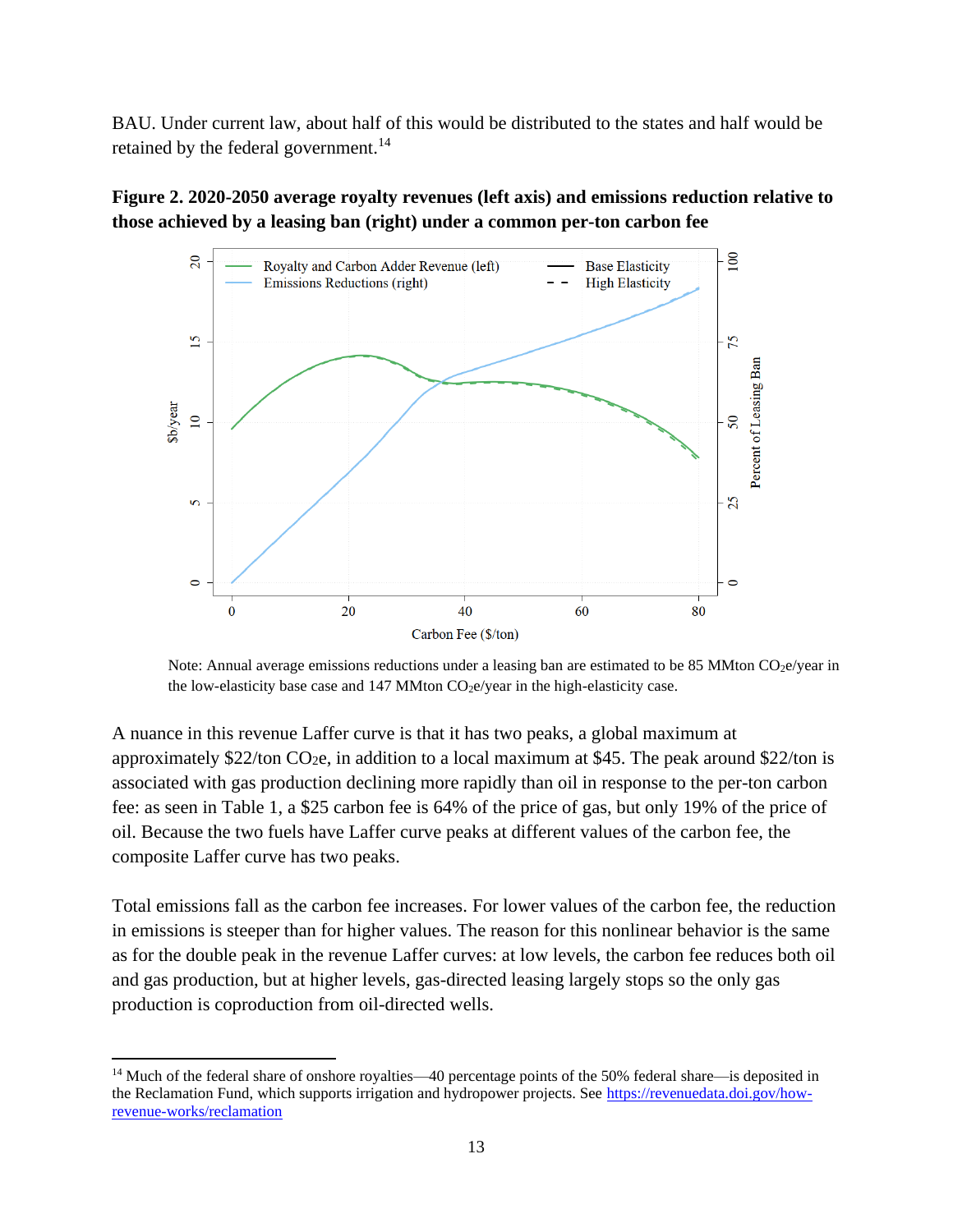The results in [Figure 2](#page-12-0) are insensitive to the demand elasticity. The effect on total emissions depends strongly on the elasticity, however: under a leasing ban, global emissions are estimated to fall by 85 and 147 MMt  $CO<sub>2</sub>e/year$  for the base and high elasticity cases respectively. At the revenue-maximizing carbon fee, emissions reductions are about 38% of the emissions reductions achieved by a leasing ban, corresponding to 32 to 56 MMt  $CO<sub>2</sub>e/year$  in the low elasticity base case and high elasticity cases, respectively.

[Figure 3](#page-13-0) shows time paths of revenues under a revenue-maximizing carbon fee, a leasing ban, and BAU. Because the carbon fee applies to only new leases, the effects of the programs phase in over time. The effects on revenues, whether positive (under a \$22/ton carbon fee) or negative (under a leasing ban) are smaller than plus or minus \$1 billion per year through 2025. The gap widens significantly after 2030.<sup>15</sup>



<span id="page-13-0"></span>

[Table 2](#page-14-0) provides the values of the revenue-maximizing and welfare-maximizing carbon fees, along with their climate and revenue effects, where the estimates are for the low elasticity base case. The welfare-maximizing fee depends on the Social Cost of Carbon. The table uses two SCC values: \$50/ton, closely reflecting the interim Biden Administration central value (3%

<sup>&</sup>lt;sup>15</sup> Even under a leasing ban, royalties flatten out over time as wells on existing leasing continue to produce, albeit at declining levels. Revenues under the leasing ban flatten out after 2040. This is the net result of two offsetting factors: production on existing leases declines annually as wells are exhausted, but under this price path, oil and gas prices rise at a similar rate.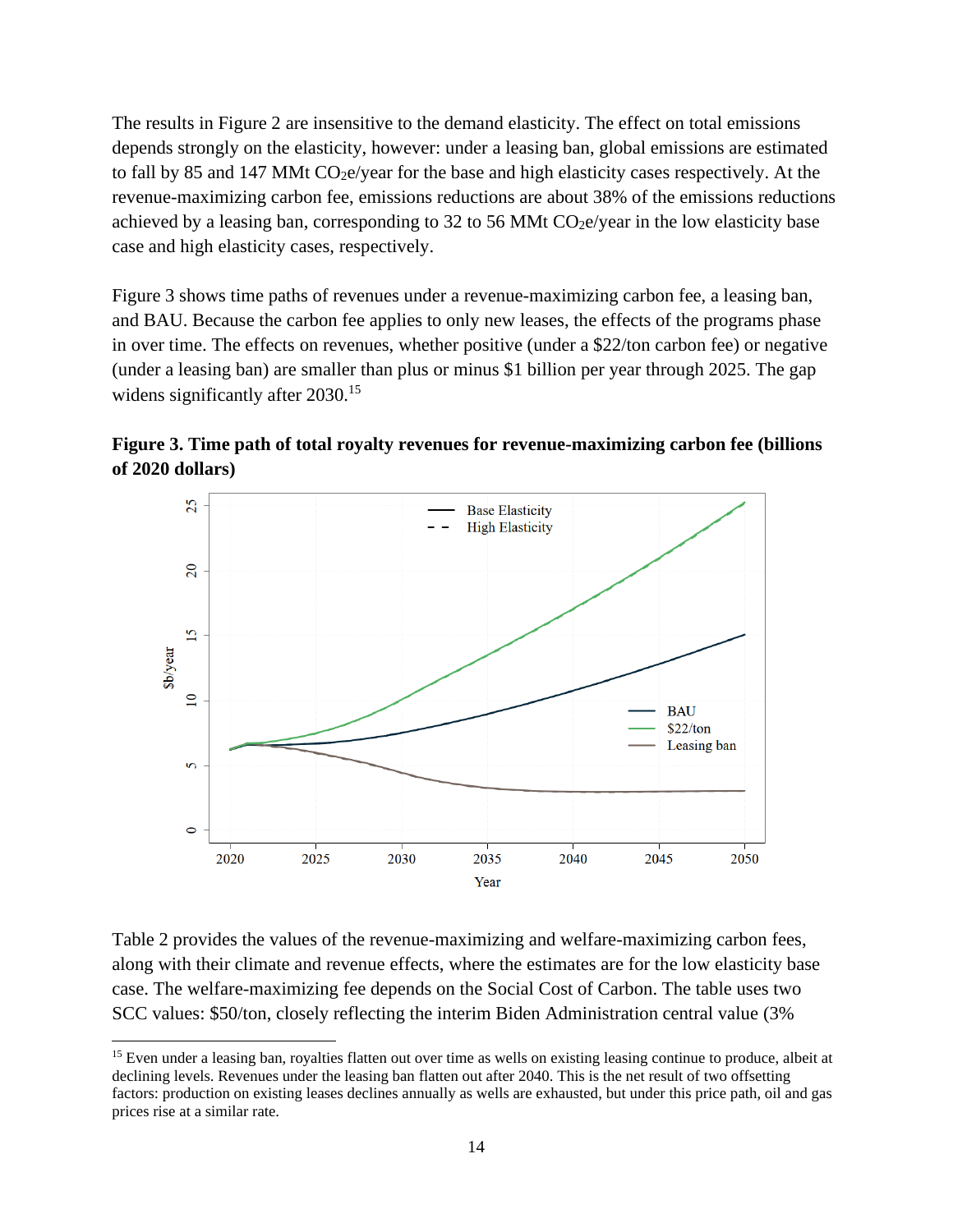discounting) for emissions in 2020 in 2020 dollars, and \$125, which uses the same models and assumptions but a 2% discount rate.<sup>16</sup> The welfare-maximizing carbon fees are \$13/ton and \$33/ton for the two SCC values, bracketing the \$22 revenue-maximizing value. Emissions reductions depend strongly on the fee, with the \$33/ton fee yielding emissions reductions that are nearly 60% of the reductions under a leasing ban.

[Table 2](#page-14-0) also shows a case not discussed so far, which is raising the royalty rate for onshore extraction to match the 18.75% rate for offshore oil and gas. This change increases taxpayer receipts somewhat, however the gains in revenues are small compared with the revenuemaximizing rate. The decline in emissions resulting from this alignment of onshore and offshore rates is quite modest.

|                     | Carbon                   | O <sub>il</sub> | Gas       | Emissions    | Emissions             | Royalties |
|---------------------|--------------------------|-----------------|-----------|--------------|-----------------------|-----------|
|                     | fee                      | climate         | climate   | reduction (% | reduction             | \$B/year) |
|                     | $(\frac{5}{\text{ton}})$ | royalty         | royalty   | of leasing   | (MMt                  |           |
|                     | CO <sub>2</sub> e        | surcharge       | surcharge | ban)         | CO <sub>2</sub> e/yr) |           |
| <b>BAU</b>          | \$0                      | 0%              | 0%        | 0%           | $\theta$              | \$9.6     |
| Revenue-maximizing  | \$22                     | 17%             | 57%       | 38%          | 32                    | \$14.2    |
| Raise onshore O&G   | na                       | na              | na        | 5%           | 4                     | \$10.6    |
| to 18.75%           |                          |                 |           |              |                       |           |
| Welfare-maximizing  | \$13                     | 10%             | 34%       | 22%          | 19                    | \$13.3    |
| $SCC = $50$         |                          |                 |           |              |                       |           |
| Welfare-maximizing  | \$33                     | 25%             | 86%       | 59%          | 50                    | \$12.8    |
| $SCC = $125$        |                          |                 |           |              |                       |           |
| Emissions reduction | \$64                     | 48%             | 165%      | 80%          | 68                    | \$11.3    |
| 80% of ban          |                          |                 |           |              |                       |           |
| Leasing ban         | na                       | na              | na        | 100%         | 85                    | \$4.1     |

<span id="page-14-0"></span>

| Table 2. Revenue-maximizing and welfare-maximizing carbon fees, under a common |
|--------------------------------------------------------------------------------|
| carbon fee across oil and gas, base elasticities                               |

# **3.2. Common climate royalty surcharge**

As can be seen in [Table 2,](#page-14-0) imposing the same carbon fee on oil and gas implies quite different climate royalty surcharges for the two fuels. We now consider applying the same climate royalty surcharge to oil and gas, which aligns with historical practice.

[Figure 4](#page-15-0) shows total royalty revenues and emissions reductions as a function of a common royalty rate. Revenues again follow a Laffer curve, but without the double peak because the common royalty rate implies a smaller carbon charge on gas than on oil. The revenuemaximizing royalty surcharge is 39%.

<sup>16</sup> <https://www.dec.ny.gov/press/122070.html>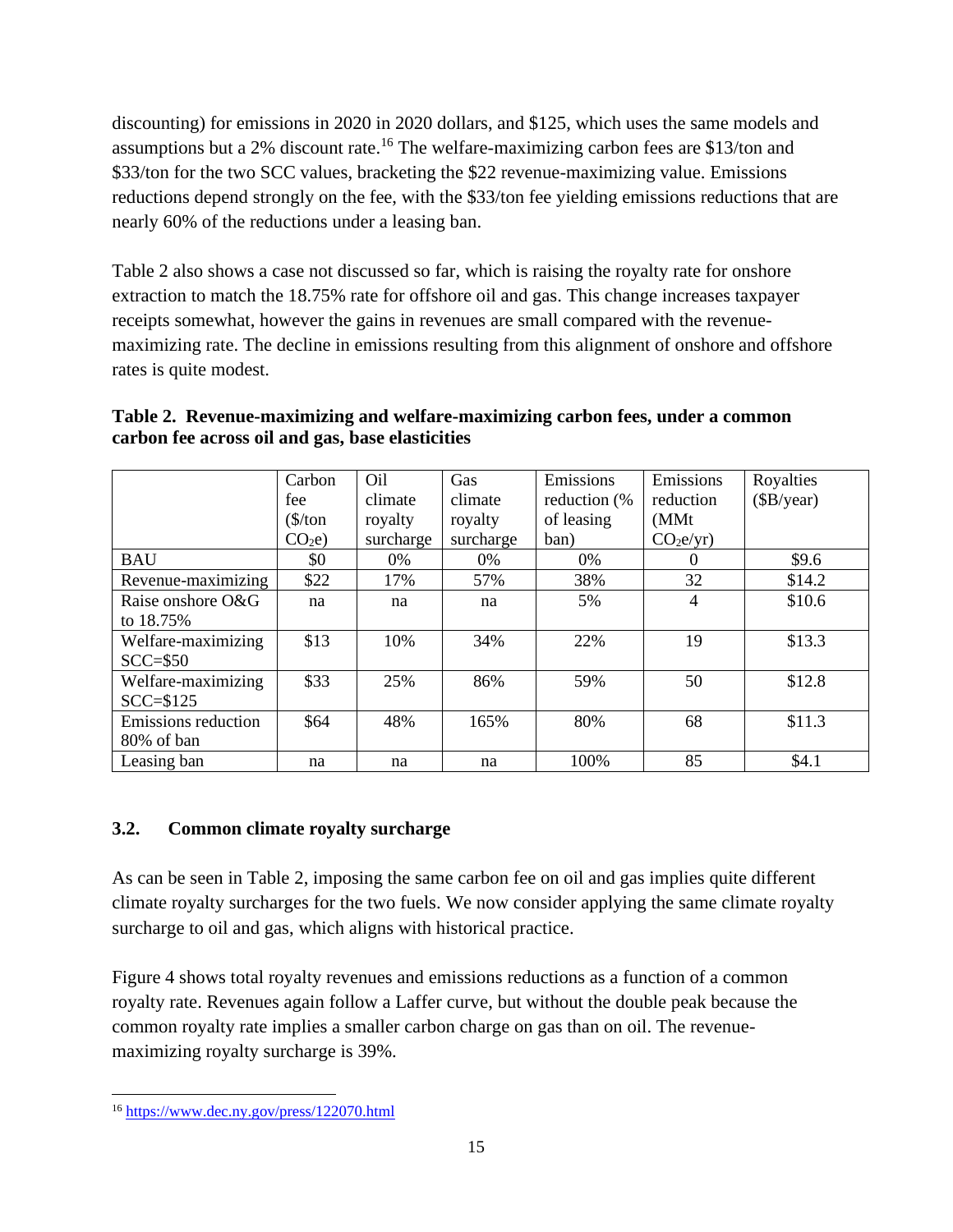## <span id="page-15-0"></span>**Figure 4. 2020-2050 average royalty revenues (left axis) and emissions (right) under a common climate royalty surcharge**



[Figure 5](#page-16-0) shows the time path of revenues for the revenue-maximizing 39% common royalty surcharge, and revenues and emissions reductions for various common royalty surcharges are summarized in [Table 3.](#page-16-1)

The revenue-maximizing climate royalty surcharge, 39%, is slightly less than the welfaremaximizing surcharge of 44% when using an SCC of  $$125/ton CO<sub>2</sub>e$ . The emissions reductions at the welfare-maximizing surcharge is half that of a leasing ban. Compared to a common carbon fee, a common royalty surcharge implies a relatively higher tax on higher-emissions and highervalue oil than on gas. As a result, the revenue-maximizing climate surcharge results in higher revenues and slightly more emissions reductions than the revenue-maximizing carbon fee.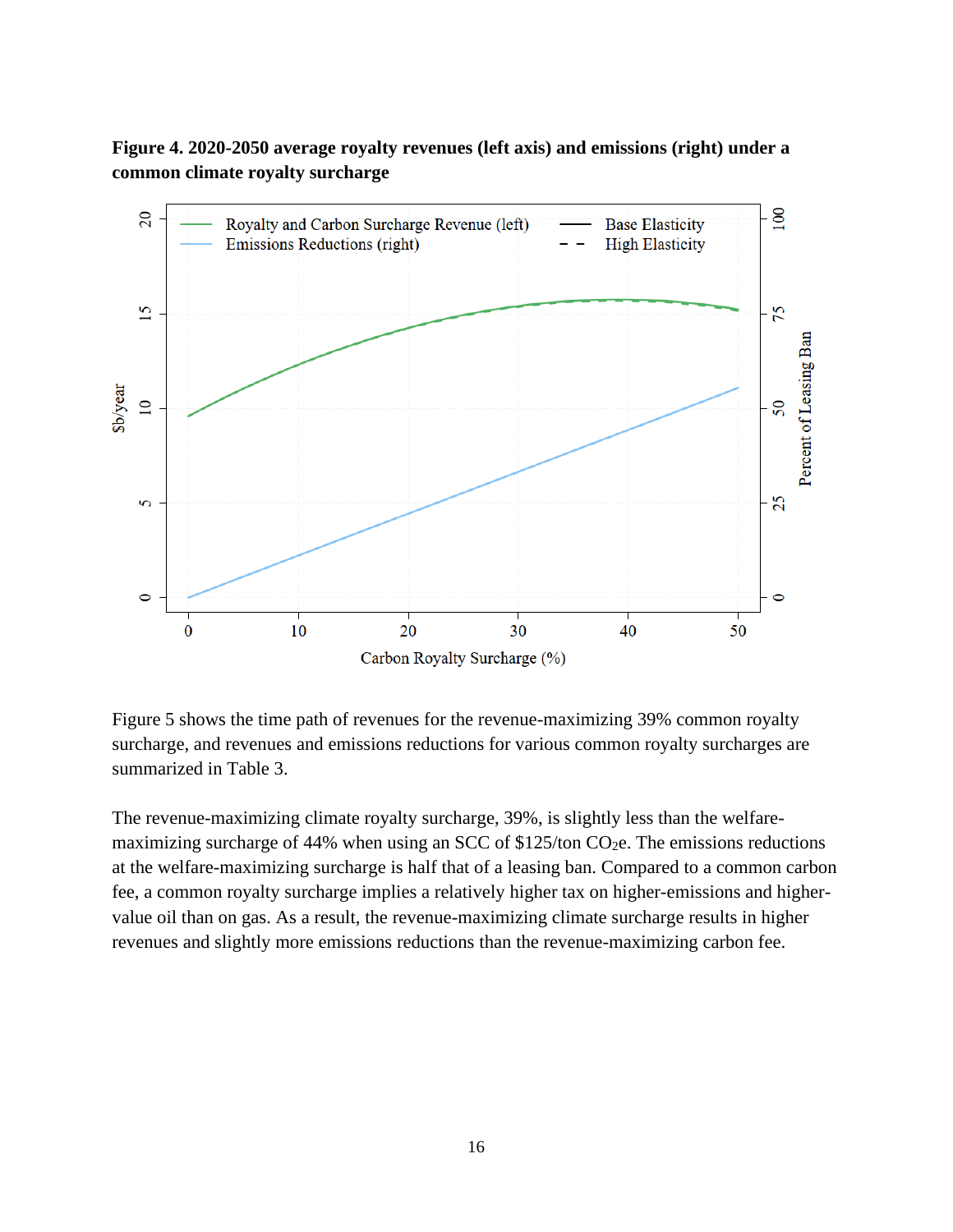<span id="page-16-0"></span>**Figure 5. Time path of total royalty revenues for 39% climate royalty surcharge (billions of 2020 dollars)** 



<span id="page-16-1"></span>**Table 3. Revenue-maximizing and welfare-maximizing climate royalty surcharge, under a common surcharge across oil and gas**

|                            | Climate   | Oil:                | Gas:              | Emissions | Emissions            | Royalties |
|----------------------------|-----------|---------------------|-------------------|-----------|----------------------|-----------|
|                            | Royalty   | Equivalent          | Equivalent        | reduction | reduction,           | \$B/year) |
|                            | Surcharge | carbon fee          | carbon fee        | % of      | (MMt                 |           |
|                            |           | $(\frac{1}{2})$ ton | $(\frac{\pi}{6})$ | leasing   | CO <sub>2</sub> e/yr |           |
|                            |           | CO2e                | CO2e              | ban)      |                      |           |
| <b>BAU</b>                 | 0%        | \$0                 | 0%                | 0%        | $\Omega$             | \$9.6     |
| Revenue-                   | 39%       | \$52                | \$15              | 43%       | 37                   | \$15.8    |
| maximizing                 |           |                     |                   |           |                      |           |
| Welfare-maximizing         | 19%       | \$25                | \$7               | 21%       | 18                   | \$14.1    |
| $SCC = $50$                |           |                     |                   |           |                      |           |
| Welfare-maximizing         | 44%       | \$58                | \$17              | 49%       | 42                   | \$15.7    |
| $SCC = $125$               |           |                     |                   |           |                      |           |
| <b>Emissions reduction</b> | 71%       | \$94                | \$28              | 80%       | 68                   | \$9.4     |
| 80% of ban                 |           |                     |                   |           |                      |           |
| Leasing ban                | na        | na                  | na                | 100%      | 85                   | \$4.1     |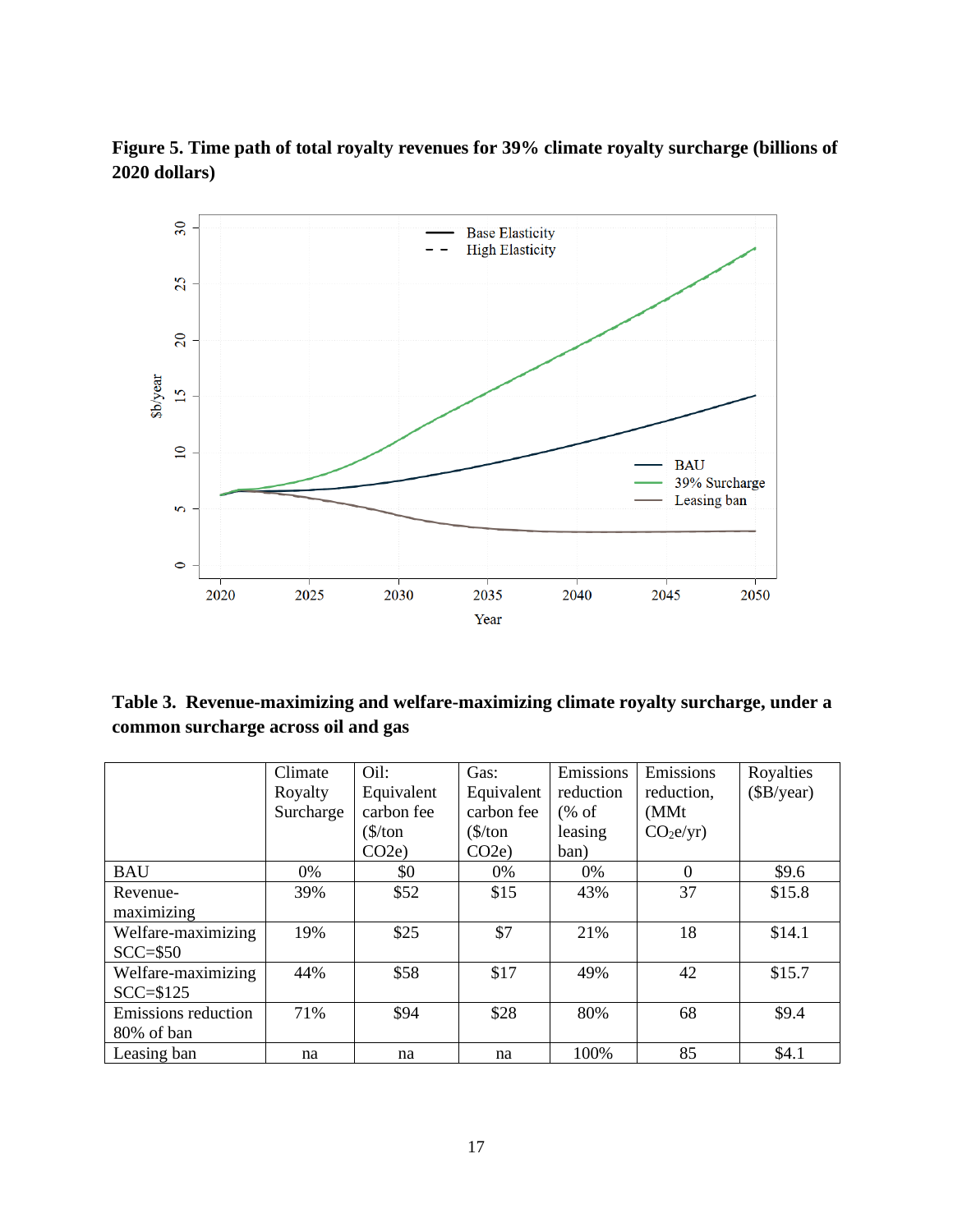#### **3.3. Different carbon fees for oil and gas**

The calculations so far assume either the same carbon fee (dollars per ton  $CO<sub>2</sub>e$ ) or the same climate royalty surcharge (in percent) for oil and gas. In principle, however, the fees or surcharges could be calculated separately for the two fuels. Because of coproduction of oil and gas, the effects of the two separate surcharges interact. For example, a surcharge on oil only, but not on gas, would reduce gas production because of reduced drilling of wells that produce both oil and gas. As a result, the effects of a different surcharge on each fuel needs to be analyzed jointly.

[Table 4](#page-17-0) presents the effect of distinct oil and gas carbon fees on additional royalty revenues for the base case elasticity. Because of the interactions and the different types and locations of wells, the interaction between the two carbon fees is complex. For a given value of the oil fee, as the gas fee increases, total royalties initially increase, then decline as gas-directed drilling diminishes. However, because of gas co-production at oil-directed wells, total revenues revive as the gas carbon fee further increases, for a double peak along almost every row of [Table 4.](#page-17-0) With a single common fee, total royalties were maximized at  $$22/ton CO<sub>2</sub>e$ , yielding royalty revenues of \$14.2 B/year. According to [Table 4,](#page-17-0) total revenues could be further increased by imposing higher fee on oil of \$50/ton and reducing the gas surcharge to \$5/ton to \$16.2 B/year.

[Table 5](#page-18-0) presents the effect of distinct oil and gas carbon fees on emissions, both for the base case elasticities. The revenue-maximizing carbon fee of \$50 for oil and \$5 for gas yields similar emissions reduction to the single-fee maximum of \$22 in Table 2, 37 MMT/yr compared to 32 MMT/yr. However, the composition of these emissions reductions differs, with a high oil fee and low gas fee placing greater emphasis on reducing oil production, rather than gas.

|          |      | Gas carbon fee (\$/ton) |           |           |           |           |           |          |           |           |           |           |
|----------|------|-------------------------|-----------|-----------|-----------|-----------|-----------|----------|-----------|-----------|-----------|-----------|
|          |      | \$0                     | \$5       | \$10      | \$15      | \$20      | \$25      | \$30     | \$35      | \$40      | \$45      | \$50      |
|          | \$0  | \$0.0                   | \$0.6     | \$1.0     | \$1.2     | \$1.3     | \$1.1     | \$0.7    | \$0.3     | \$0.5     | \$0.8\$   | \$1.2     |
|          | \$10 | \$2.4                   | \$2.8     | \$3.1     | \$3.2     | \$3.1     | \$2.8     | \$2.1    | \$1.6     | \$1.6     | \$1.9     | \$2.3     |
|          | \$20 | \$4.3                   | \$4.6\$   | \$4.7     | \$4.7     | \$4.5     | \$4.0     | \$3.1    | \$2.4     | \$2.4     | \$2.7     | \$3.0     |
| Oil      | \$30 | \$5.6                   | \$5.8\$   | \$5.9     | \$5.7     | \$5.4     | \$4.8     | \$3.8    | \$2.9     | \$2.8     | \$3.1     | \$3.3     |
| carbon   | \$40 | \$6.4                   | \$6.5     | \$6.5     | \$6.2\$   | \$5.8     | \$5.1     | \$4.0    | \$3.0     | \$2.9     | \$3.1     | \$3.3     |
| fee      | \$50 | \$6.6\$                 | \$6.6\$   | \$6.4     | \$6.1     | \$5.7     | \$4.9     | \$3.7    | \$2.6     | \$2.5     | \$2.7     | \$2.9     |
| (\$/ton) | \$60 | \$6.0\$                 | \$5.9     | \$5.7     | \$5.3     | \$4.8     | \$4.1     | \$2.8    | \$1.8     | \$1.6     | \$1.8     | \$1.9     |
|          | \$70 | \$4.4                   | \$4.2\$   | \$4.0     | \$3.6     | \$3.1     | \$2.4     | \$1.3    | \$0.3\$   | \$0.2\$   | \$0.3     | \$0.4     |
|          | \$80 | \$0.9                   | \$0.7     | \$0.5     | \$0.2\$   | $-$0.2$   | $-$0.8$   | $-\$1.5$ | $-$ \$2.1 | $-$ \$2.2 | $-$ \$2.2 | $-$ \$2.1 |
|          | \$90 | $-$ \$3.5               | $-$ \$3.6 | $-$ \$3.8 | $-$ \$4.0 | $-$ \$4.2 | $-$ \$4.4 | $-$4.7$  | $-$ \$4.9 | $-$ \$4.9 | $-$ \$4.9 | $-$ \$4.9 |

<span id="page-17-0"></span>**Table 4. Effect of distinct oil and gas carbon fees on total revenues (change relative to BAU)**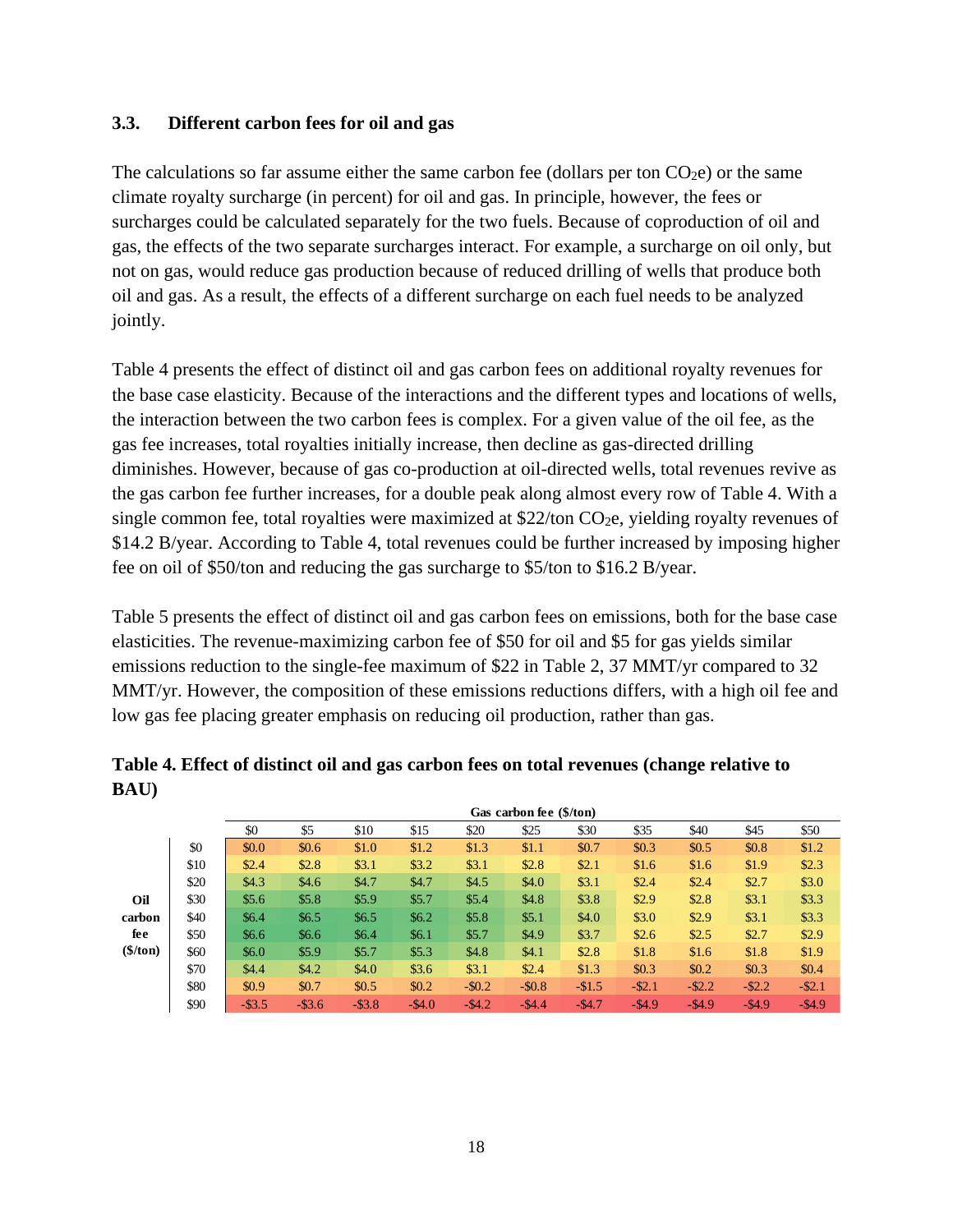|          |      | Gas carbon fee (\$/ton) |       |       |       |       |       |       |       |       |       |       |
|----------|------|-------------------------|-------|-------|-------|-------|-------|-------|-------|-------|-------|-------|
|          |      | \$0                     | \$5   | \$10  | \$15  | \$20  | \$25  | \$30  | \$35  | \$40  | \$45  | \$50  |
|          | \$0  | $\overline{0}$          | $-4$  | $-9$  | $-13$ | $-18$ | $-24$ | $-31$ | $-36$ | $-38$ | $-38$ | $-38$ |
|          | \$10 | $-6$                    | $-10$ | $-15$ | $-19$ | $-24$ | $-29$ | $-36$ | $-41$ | $-42$ | $-42$ | $-42$ |
|          | \$20 | $-13$                   | $-17$ | $-21$ | $-25$ | $-29$ | $-34$ | $-40$ | $-45$ | $-47$ | $-47$ | $-47$ |
| Oil      | \$30 | $-19$                   | $-23$ | $-27$ | $-31$ | $-35$ | $-40$ | $-45$ | $-50$ | $-51$ | $-51$ | $-51$ |
| carbon   | \$40 | $-26$                   | $-30$ | $-34$ | $-37$ | $-41$ | $-45$ | $-51$ | $-55$ | $-56$ | $-56$ | $-56$ |
| fee      | \$50 | $-34$                   | $-37$ | $-41$ | $-44$ | $-47$ | $-51$ | $-56$ | $-60$ | $-61$ | $-61$ | $-61$ |
| (\$/ton) | \$60 | $-42$                   | $-45$ | $-48$ | $-51$ | $-54$ | $-58$ | $-62$ | $-65$ | $-66$ | $-66$ | -66   |
|          | \$70 | $-52$                   | $-54$ | $-57$ | $-59$ | $-62$ | $-65$ | $-68$ | $-71$ | $-71$ | $-71$ | $-71$ |
|          | \$80 | $-65$                   | $-67$ | $-68$ | $-70$ | $-72$ | $-74$ | $-76$ | $-78$ | $-78$ | $-78$ | $-78$ |
|          | \$90 | $-78$                   | $-79$ | $-80$ | $-81$ | $-82$ | $-83$ | $-83$ | $-84$ | $-84$ | $-84$ | $-84$ |

<span id="page-18-0"></span>**Table 5. Effect of distinct oil and gas carbon fees on emissions.**

[Table 6](#page-18-1) is the counterpart of [Table 2](#page-14-0) when there are distinct carbon fees. As derived in the appendix, the welfare-maximizing pair of carbon fees depends on the SCC, on direct and crossprice effects, for instance how a fee on oil affects gas through co-production, and on leakage rates. We solve for the optimal price numerically along the grid of oil and gas fees shown in Tables 4 and 5. At a \$50/ton SCC based on a 3% discount rate, the welfare-maximizing fees are about \$20/ton for oil and \$15/ton for gas. These amount to about \$9/barrel gas and \$1/mcf of gas, which in turn are roughly equivalent to a climate surcharge of 15% for oil and 39% for gas. This achieves 29% of the emissions reductions that a leasing ban would achieve and raise \$4.7 B/year in revenue above BAU. At a \$125/ton SCC, the welfare-maximizing fees are twice as large at about \$40/ton for oil and \$30/ton per gas, corresponding to climate royalty surcharges of approximately 30% for oil and 77% for gas. This achieves about 60% of the emissions reductions that a leasing ban would and raises \$4 b/year in revenue above BAU, compared to the \$5.5 b/year loss in revenues under a ban.

|              | O <sub>il</sub>          | Gas                         | Oil:       | Gas:       | Emissions  | Emissions             | Royalties |
|--------------|--------------------------|-----------------------------|------------|------------|------------|-----------------------|-----------|
|              | carbon                   | carbon                      | Equivalent | Equivalent | reduction, | reduction             | \$B/year) |
|              | fee                      | fee                         | climate    | climate    | % of ban   | (MMt                  |           |
|              | $(\frac{5}{\text{ton}})$ | $(\frac{\xi}{\tan \theta})$ | royalty    | royalty    |            | CO <sub>2</sub> e/yr) |           |
|              | CO <sub>2</sub> e        | CO <sub>2</sub> e           | surcharge  | surcharge  |            |                       |           |
|              |                          |                             | $(\% )$    | $(\% )$    |            |                       |           |
| Revenues-    | \$50                     | \$5                         | 38%        | 13%        | 44%        | 37                    | \$16.2    |
| maximizing   |                          |                             |            |            |            |                       |           |
| Welfare-     | \$20                     | \$15                        | 15%        | 39%        | 29%        | 25                    | \$14.3    |
| maximizing,  |                          |                             |            |            |            |                       |           |
| $SCC = $50$  |                          |                             |            |            |            |                       |           |
| Welfare-     | \$40                     | \$30                        | 30%        | 77%        | 60%        | 51                    | \$13.6    |
| maximizing,  |                          |                             |            |            |            |                       |           |
| $SCC = $125$ |                          |                             |            |            |            |                       |           |
| Leasing ban  | na                       | na                          | na         | na         | 100%       | 85                    | \$4.1     |

<span id="page-18-1"></span>**Table 6. Revenue-maximizing and welfare-maximizing fuel-specific carbon fees**

Notes: Entries are computed using the grid of separate gas and oil climate royalty surcharges in [Table 4.](#page-17-0)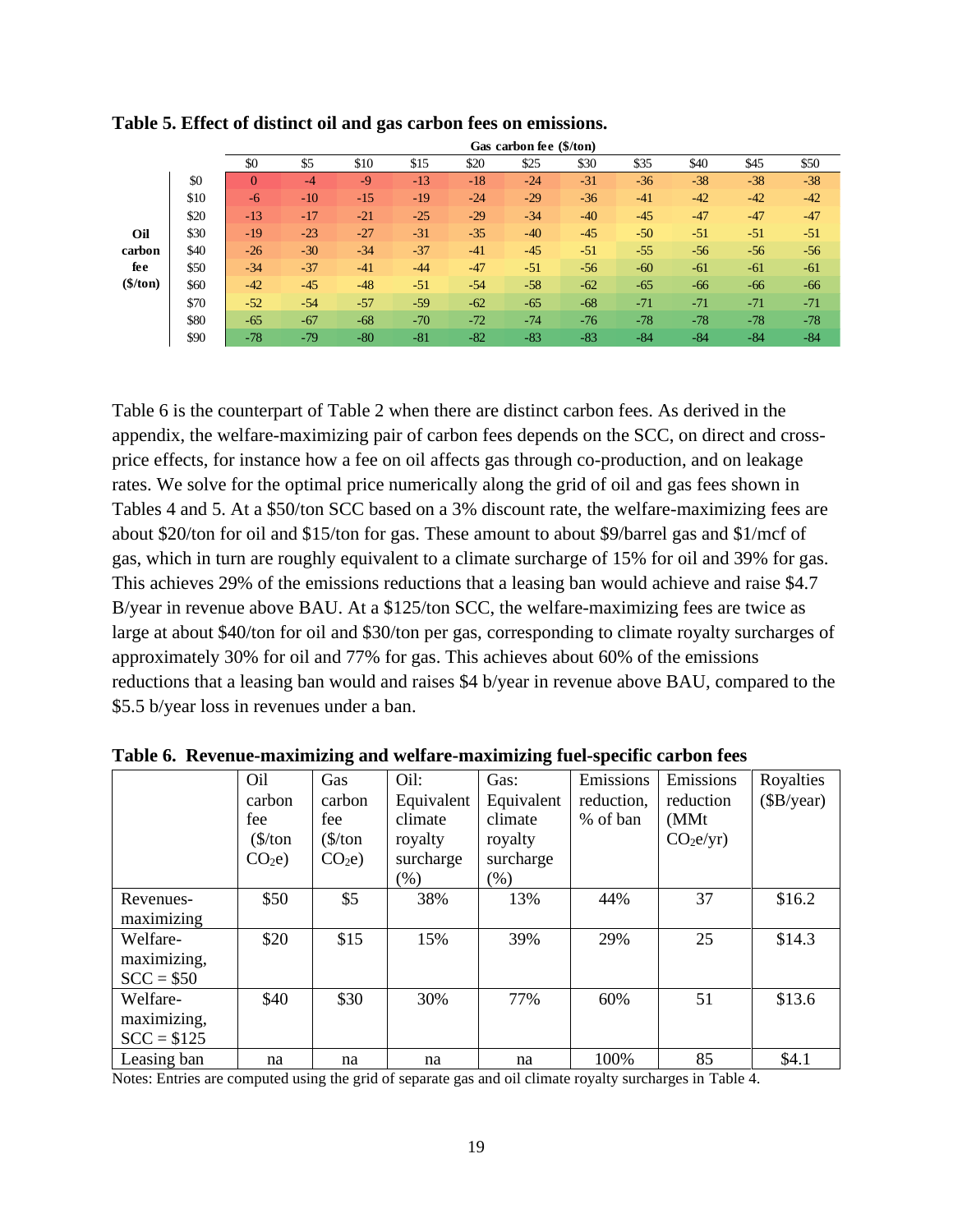### **4. Discussion**

Looking across the multiple cases – the three principles for determining the surcharge, the low and high demand elasticities, and whether there is a common carbon fee, a common royalty surcharge, or a different carbon fee for oil and gas – suggests three main conclusions.

First, all cases imply substantial climate surcharges, typically in the 20% to 50% range. These surcharges are in addition to the current royalty rate of 12.5% (18.75% offshore). The current royalty rates, which for onshore oil and gas and surface-mined coal date to the MLA of 1920, neither take climate costs into account nor do they maximize revenue to the taxpayer. It is worth noting that any of the calculations here could have yielded a corner solution in which an increase in the royalty rate decreased royalty revenues, but that is not the case. Thus, all the royalty surcharges considered have both a traditional taxpayer return justification in addition to a climate cost justification.

Second, for surcharges based on revenue or welfare maximization, both the revenue increases and emissions reductions are substantial compared to the no-policy BAU scenario. For example, for a common royalty surcharge, the revenue-maximizing surcharge of 39% reduces emissions by more than 40% of what would be achieved by a royalty ban, while increasing annual average revenues by \$6.2B, compared to BAU.

Third, although the revenue-maximizing royalty surcharges and projected revenues with a surcharge do not depend significantly on the elasticity of demand, projected emissions reductions do. For the revenue-maximizing common surcharge of 39%, we estimate emissions reductions range from 37 to 63 MMton CO<sub>2</sub>e/year. As a point of comparison, these round to one percent of US CO<sub>2</sub> emissions in 2019.

The welfare-maximizing common surcharge is estimated to be 19% and 44% for a \$50/ton and \$125/ton SCCs respectively. Welfare could be further increased by charging separate fees or surcharges by charging \$20-40/ton fees for oil production and lower fees of \$15-\$30/ton for gas. In surcharge terms, these separate charges are equivalent to 15-30% surcharges for oil and 40- 80% surcharges for gas. These would reduce emissions by 25 to 88 MMt CO2e/year and raise \$4 to \$5 billion/year.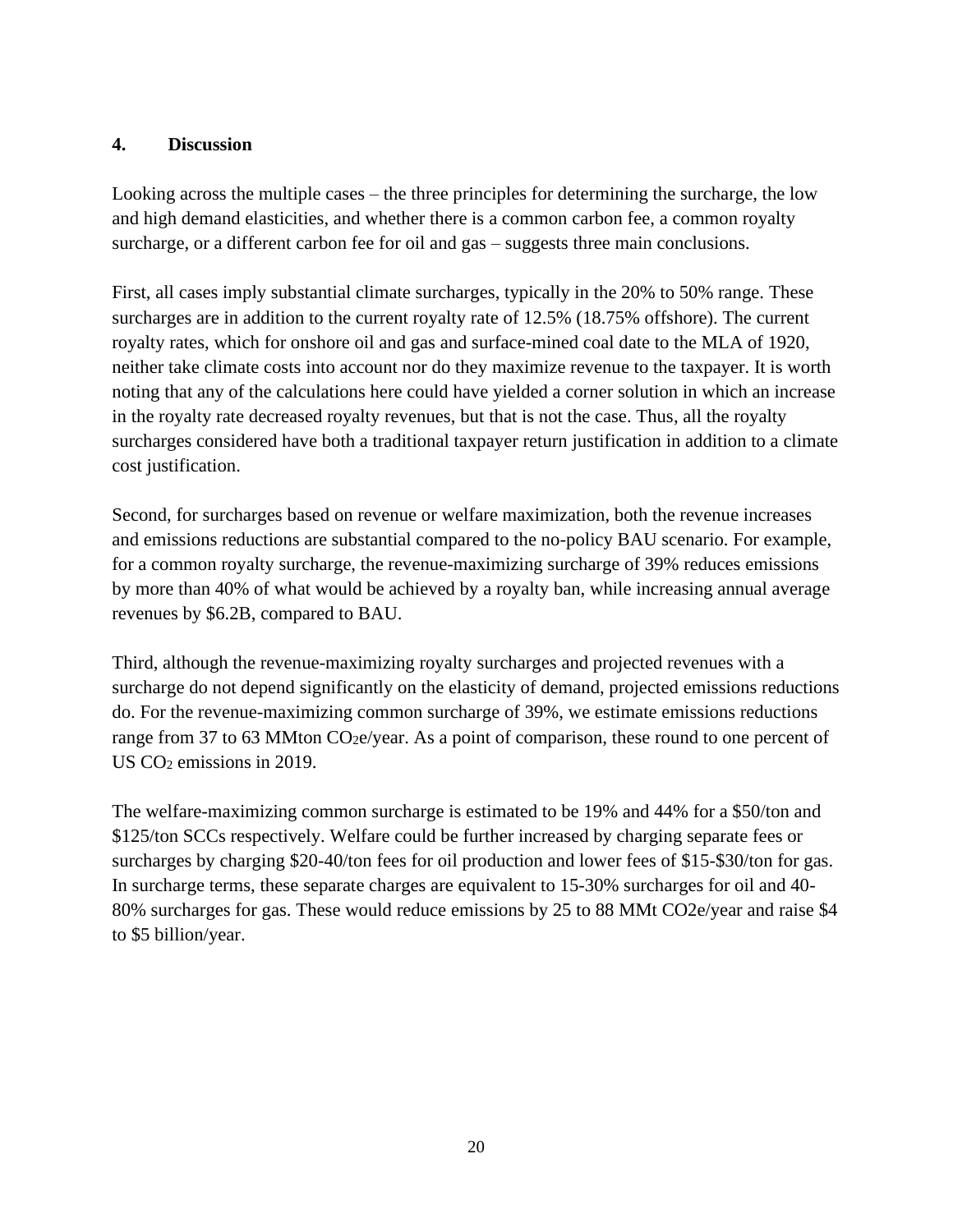#### **References**

- Allaire, M., and S.P.A. Brown (2012). "Eliminating Subsidies for Fossil Fuel Production: Implications for U.S. Oil and Natural Gas Markets." Resources for the Future Issue Brief.
- Arora, V. (2014). "Estimates of the Price Elasticities of Natural Gas Supply and Demand in the United States." MPRA Paper No. 54232.

Auffhammer, M. and E. Rubin (2018). "Natural Gas Price Elasticities and Optimal Cost Recovery Under Consumer Heterogeneity: Evidence from 300 Million Natural Gas Bills." Energy Institute at Haas Working Paper 287.

Balke, N.S. and S.P.A. Brown (2018). "Oil Supply Shocks and the U.S. Economy: An Estimated DSGE Model." *Energy Policy* 116: 357 - 372.

Bordoff, J. and T. Houser (2015). *Navigating the U.S. Oil Export Debate*. Manuscript, Columbia Center for Global Energy Policy.

- Compiani, P., Haile, P., and Sant'Anna, M. (2020). "Common Values, Unobserved Heterogeneity, and Endogenous Entry in US Offshore Oil Lease Auction," *Journal of Political Economy* 128 (10), 3872–3912.
- Council of Economic Advisers (2016). "The Economics of Coal Leasing on Federal Lands: Ensuring a Fair Return to Taxpayers" at [https://obamawhitehouse.archives.gov/sites/default/files/page/files/20160622\\_cea\\_coal\\_l](https://obamawhitehouse.archives.gov/sites/default/files/page/files/20160622_cea_coal_leasing.pdf) [easing.pdf](https://obamawhitehouse.archives.gov/sites/default/files/page/files/20160622_cea_coal_leasing.pdf)
- Erickson, P. and M. Lazarus (2018). "Would constraining US fossil fuel production affect global CO2 emissions? A case study of US leasing policy." *Climatic Change* 150(1-2): 29-42.
- Fæhn, T. et. al. (2017). "Climate Policies in a Fossil Fuel Producing Country: Demand versus Supply Side Policies," *The Energy Journal* 38(1): 77-102.
- Gerarden, T., S. Reeder, and J.H. Stock (2020). "Federal Coal Program Reform, the Clean Power Plan, and the Interaction of Upstream and Downstream Climate Policies," *American Economic Journal – Economic Policy* 12(1), 167-199.
- Gillingham, Kenneth, James Bushnell, Meredith Fowlie, Michael Greenstone, Charles Kolstad, Alan Krupnick, Adele Morris, Richard Schmalensee, and James H. Stock. (2016). "Reforming the US Coal Leasing Program." *Science*, 354(6316): 1096-1098.

Hamilton, J.D. (2009). "Understanding Crude Oil Prices." *Energy Journal*, 30(2): 179-206.

- Hausman, C. and R. Kellogg (2015) "Welfare and Distributional Implications of Shale Gas." *Brookings Papers on Economic Activity*, Spring 2015, 71-139.
- Haile, P., K. Hendricks, and R. Porter (2010). "Recent US Offshore Oil and Gas Lease Bidding: A Progress Report," *International Journal of Industrial Organization* 28(4): 390-396.
- Hein, J. F. (2018). "Federal Lands and Fossil Fuels: Maximizing Social Welfare in Federal Energy Leasing." *Harvard Environmental Law Review* 42: 1-59.
- Holland, Stephen P. (2012). "Emissions Taxes versus Intensity Standards: Second-Best Environmental Policies with Incomplete Regulation." *Journal of Environmental Economics and Management* 63 (3): 375–87.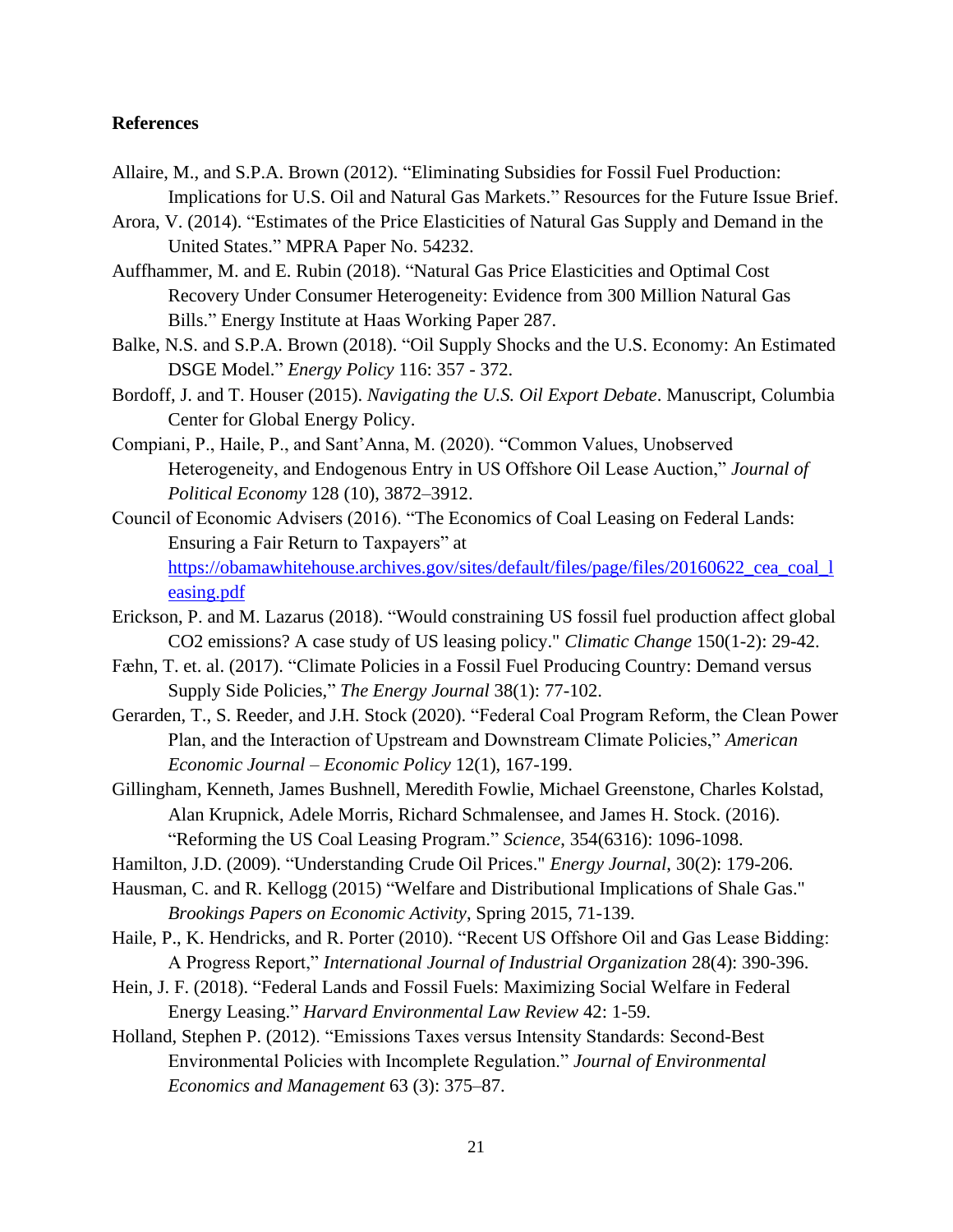- J.-J. Laffont and J. Tirole (1994). *A Theory of Incentives in Procurement and Regulation*, Cambridge: MIT Press.
- Krupnick, A., J. Darmstadter, N. Richardson, and K. McLaughlin (2016). "Putting a Carbon Charge on Federal Coal: Legal and Economic Issues." *Environmental Law Reporter News & Analysis*, 46: 10572.
- Lazarus, M. and H. van Asselt (2018). "Fossil Fuel Supply and Climate Policy: Exploring the Road Less Taken," *Climatic Change* 150: 1-13.
- Metcalf, G.E. (2019). "On the Economics of a Carbon Tax for the United States." *Brookings Papers on Economic Activity*, Spring 2019: 405-458.
- Nordhaus, W. (1982). "How Fast Should We Graze the Global Commons?" *American Economic Review – Papers and Proceedings,* 72(2): 242-246.
- Prest, B. (2021). "Supply-Side Reforms to Oil and Gas Production on Federal Lands," manuscript, Resources for the Future.
- Sandmo, A. (1975). "Optimal Taxation in the Presence of Externalities," *Swedish Journal of Economics* 86-98.
- Skrzypacz, A. (2013). "Auctions with Contingent Payments," *International Journal of Industrial Organization* 31: 666-675.
- U.S. Department of the Interior (2017). *Federal Coal Program: Programmatic Environmental Impact Statement – Scoping Report,* Volume 1*.* Available at <http://columbiaclimatelaw.com/resources/climate-deregulation-tracker/database/blm/>
- Vulcan, Inc. (2016). "Vulcan Analysis of Federal Coal Leasing Program: Summary of Modeling Results" at [http://www.vulcan.com/MediaLibraries/Vulcan/Documents/Federal-Coal-](http://www.vulcan.com/MediaLibraries/Vulcan/Documents/Federal-Coal-Lease-Model-report-Jan2016.pdf)[Lease-Model-report-Jan2016.pdf.](http://www.vulcan.com/MediaLibraries/Vulcan/Documents/Federal-Coal-Lease-Model-report-Jan2016.pdf)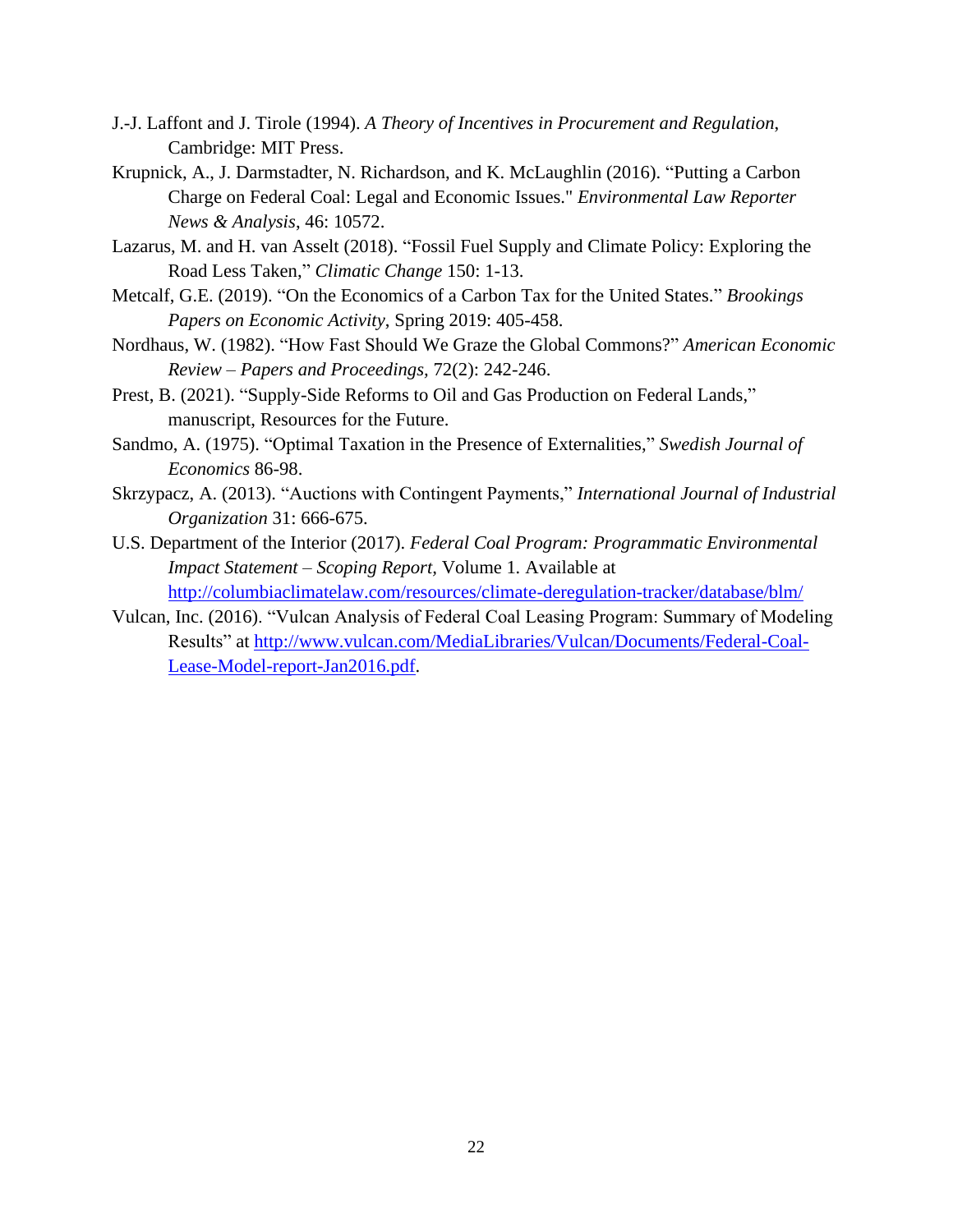#### **Appendix**

This appendix derives the social welfare maximizing emissions fee or climate royalty surcharge when there are multiple fuels, some of which are covered by the fee or surcharge and some of which are not. The setup is standard, e.g. Hoel (1996), Holland (2012), and Fæhn et al. (2017), with static utility, cost, and damage functions, extended to *n* fuels, with leakage and coproduction. Each fuel has covered (superscript *c*) and uncovered (*u*) production. The *n*-vector of production of covered fuels is  $Q^c = (q_1^c, ..., q_n^c)'$  and uncovered fuels is  $Q^u = (q_1^u, ..., q_n^u)'$ ; the vector of total production is  $Q = Q^c + Q^u$ . The representative consumer derives utility  $U(Q)$  from consumption of the fuels, where consumption equals production. The cost function for producing uncovered fuels is  $C^u(Q^u)$ . For covered fuels, the cost function is  $C^c(Q^c)$ , where the final argument is the carbon fee or royalty surcharge; this cost function is inclusive of carbon fee/royalty payments. Burning  $Q_i$  produces emissions  $E_i = e_i Q_i$ , where  $e_i$  is the emissions intensity of fuel  $i$  (e.g., tons  $CO<sub>2</sub>e/barrel$ ), with vectors of covered, uncovered, and total emissions being  $E^c$ ,  $E^u$ , and  $E = E^c + E^u$ . Total covered emissions  $E^{tot,c} = e'Q^c$  total uncovered emissions are  $E^{tot,u} = e'Q^u$ , and total emissions are  $E^{tot} = e'Q$ , where  $e = (e_1, ..., e_n)'$ . External damages from emissions are *D*(*E tot*).

*Separate carbon fees***.** First consider the problem of setting a vector *τ* of carbon fees on each covered fuel, where the fees are denominated in dollars per ton  $CO<sub>2</sub>e$  and the fees can differ across fuels. Total receipts from the fee are  $\tau' E$ .

The social planner chooses the vector of carbon fees 
$$
\tau
$$
 to maximize social welfare:  
\n
$$
\max_{\tau} W(Q) = U(Q) - C^{c}(Q^{c}, \tau) - C^{u}(Q^{u}) - D(E^{tot}) + \tau'E^{c},
$$
\n(1)

where receipts from the carbon fee are added back into welfare because they are subtracted off in

the covered cost function. The first order conditions for 
$$
\tau
$$
 is,  
\n
$$
\frac{\partial U}{\partial Q'} \left( \frac{\partial Q^c}{\partial \tau'} + \frac{\partial Q^u}{\partial \tau'} \right) - \frac{\partial C^c (Q^c, \tau)}{\partial Q^{c'}} \frac{\partial Q^c}{\partial \tau'} - \frac{\partial C^c (Q^c, \tau)}{\partial \tau'} - \frac{\partial C^u (Q^u, \tau)}{\partial Q^{u'}} \frac{\partial Q^u}{\partial \tau'}
$$
\n
$$
- \theta \frac{\partial E^{tot}}{\partial \tau'} + E^{c'} + \tau' \frac{\partial E^c}{\partial \tau'} = 0,
$$
\n(2)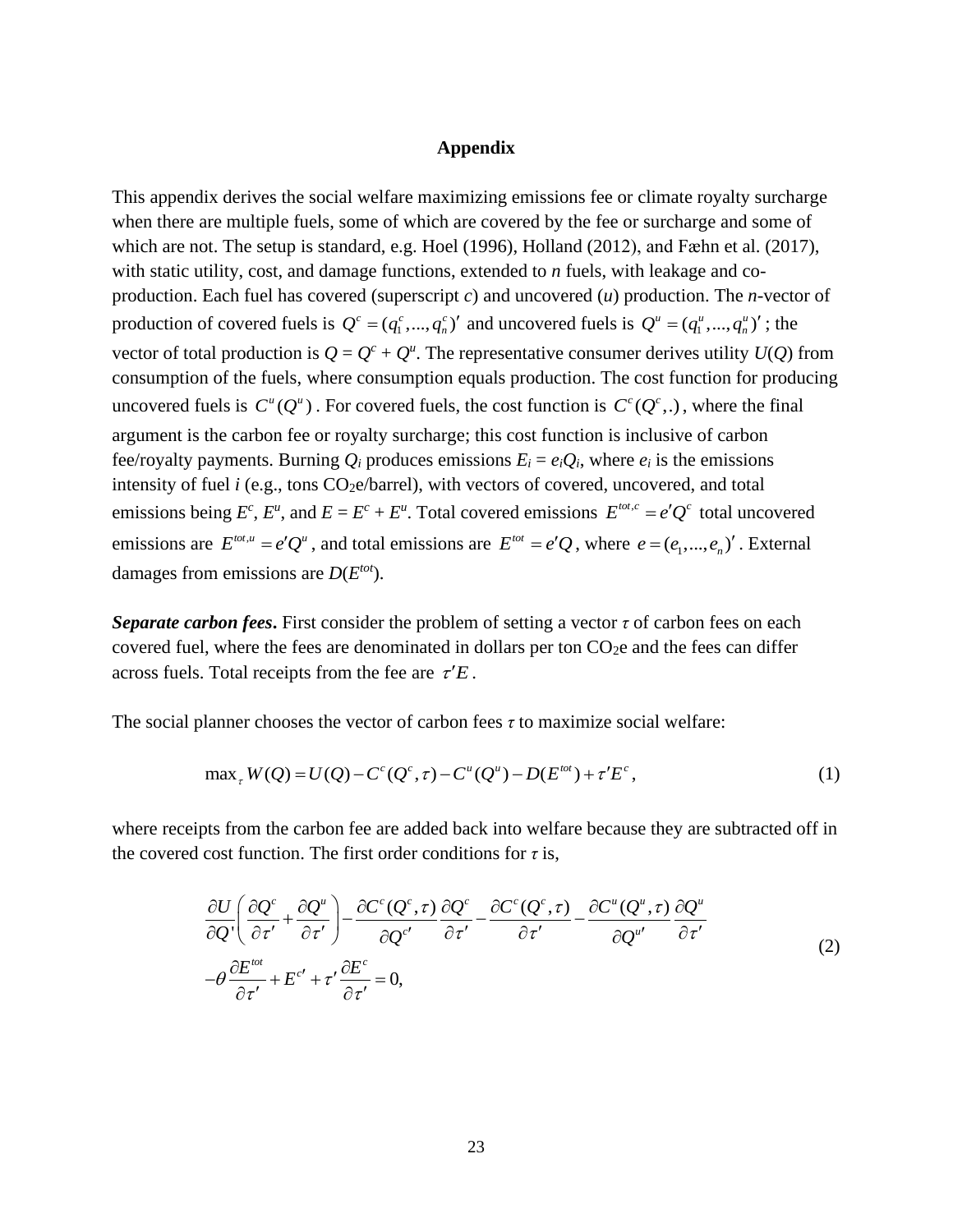where  $\theta = dD/dE^{tot}$  is the marginal damage. Market clearing implies that  $\frac{c}{c}(\mathcal{Q}^c, \tau) - \frac{\partial C^u(\mathcal{Q}^u)}{c}$  $\frac{v^2}{c} = \frac{1}{2Q^u}$  $U = \partial C^{c}(Q^{c}, \tau) - \partial C^{u}(Q^{c})$  $\frac{\partial}{\partial Q} = \frac{\partial^2 Q}{\partial Q^c} \cdot \frac{\partial Q}{\partial Q^c} = \frac{\partial^2 Q}{\partial Q^c}$  $\frac{\partial U}{\partial \Omega} = \frac{\partial C^{c}(Q^{c}, \tau)}{\partial \Omega^{c}} = \frac{\partial C^{u}(Q^{c})}{\partial \Omega^{c}}$  $\frac{\partial U}{\partial Q} = \frac{\partial C^{\circ}(Q^{\circ}, \tau)}{\partial Q^{\circ}} = \frac{\partial C^{\circ}(Q^{\circ})}{\partial Q^{\circ}}$ , and the envelope theorem implies that  $\partial C^{\circ}(Q^{\circ}, \tau)/\partial \tau = E^{\circ}$ . Thus, (2) simplifies to  $\tau' \frac{\partial E^c}{\partial t} = \theta \frac{\partial E^{tot}}{\partial t}$  $\tau'$ <sup>-0</sup>  $\partial \tau'$  $\frac{\partial E^{c}}{\partial \tau'} = \theta \frac{\partial E^{tot}}{\partial \tau'}$ , so  $\tau = \left(\frac{\partial E^{c'}}{\partial \tau}\right)^{-1} \frac{\partial E^{tot}}{\partial \tau} \theta$ .  $\overline{\tau}$   $\overline{\partial \tau}$  $\Big( \left. \partial E^{c^{\prime}} \right)^{-1} \partial E^{t_0}$  $=\left(\frac{\partial E}{\partial \tau}\right)\frac{\partial E}{\partial \tau}$ .  $(3)$ 

Expression (3) generalizes Holland's (2012, equation (5)) expression for a single fuel with partial coverage to multiple fuels. In the case of a single fuel, (3) reduces to  $\tau = (1 - \lambda)\theta$ , where  $\lambda$  is the leakage rate (that is, the increase in uncovered production for a unit decrease in covered production) and  $\theta$  is the marginal monetized damages of emissions, that is, the social cost of carbon (SCC).

Another special case of (3) is when there is no substitution in production or consumption across fuels, so the markets are separate. Then the welfare-maximizing fee for each fuel is  $\tau_i = (1 - \lambda_i)\theta$ , where *λ<sup>i</sup>* is the leakage rate for covered production into uncovered production of fuel *i*.

In general, the welfare-maximizing vector of fees depends on leakage both within and across fuels.

*Common royalty surcharge***.** Next consider the problem of setting a common *ad-valorem* climate royalty surcharge *r*, which applies equally to the value of production of each fuel. This surcharge applies above and beyond any base royalty rate set using non-climate considerations, such as taxpayer value. The market value of covered fuels is  $Y^c = P'Q^c$ , where P is the vector of prices. The royalty costs are part of the covered fuel cost function so the social planner's problem now is,

$$
\max_{\tau} W(Q) = U(Q) - C^{c}(Q^{c}, r) - C^{u}(Q^{u}) - D(E^{tot}) + rY^{c}.
$$
\n(4)

The first order condition for *r* is,

$$
\begin{aligned}\n\text{ler condition for } r \text{ is,} \\
\frac{\partial U}{\partial Q'} \left( \frac{\partial Q^c}{\partial r} + \frac{\partial Q^u}{\partial r} \right) - \frac{\partial C^c (Q^c, r)}{\partial Q^{c'}} \frac{\partial Q^c}{\partial r} - \frac{\partial C^c (Q^c, r)}{\partial r} - \frac{\partial C^u (Q^u, r)}{\partial Q^{u'}} \frac{\partial Q^u}{\partial r} \\
-\theta \frac{\partial E}{\partial r} + Y^c + r \frac{\partial Y^c}{\partial r} &= 0.\n\end{aligned} \tag{5}
$$